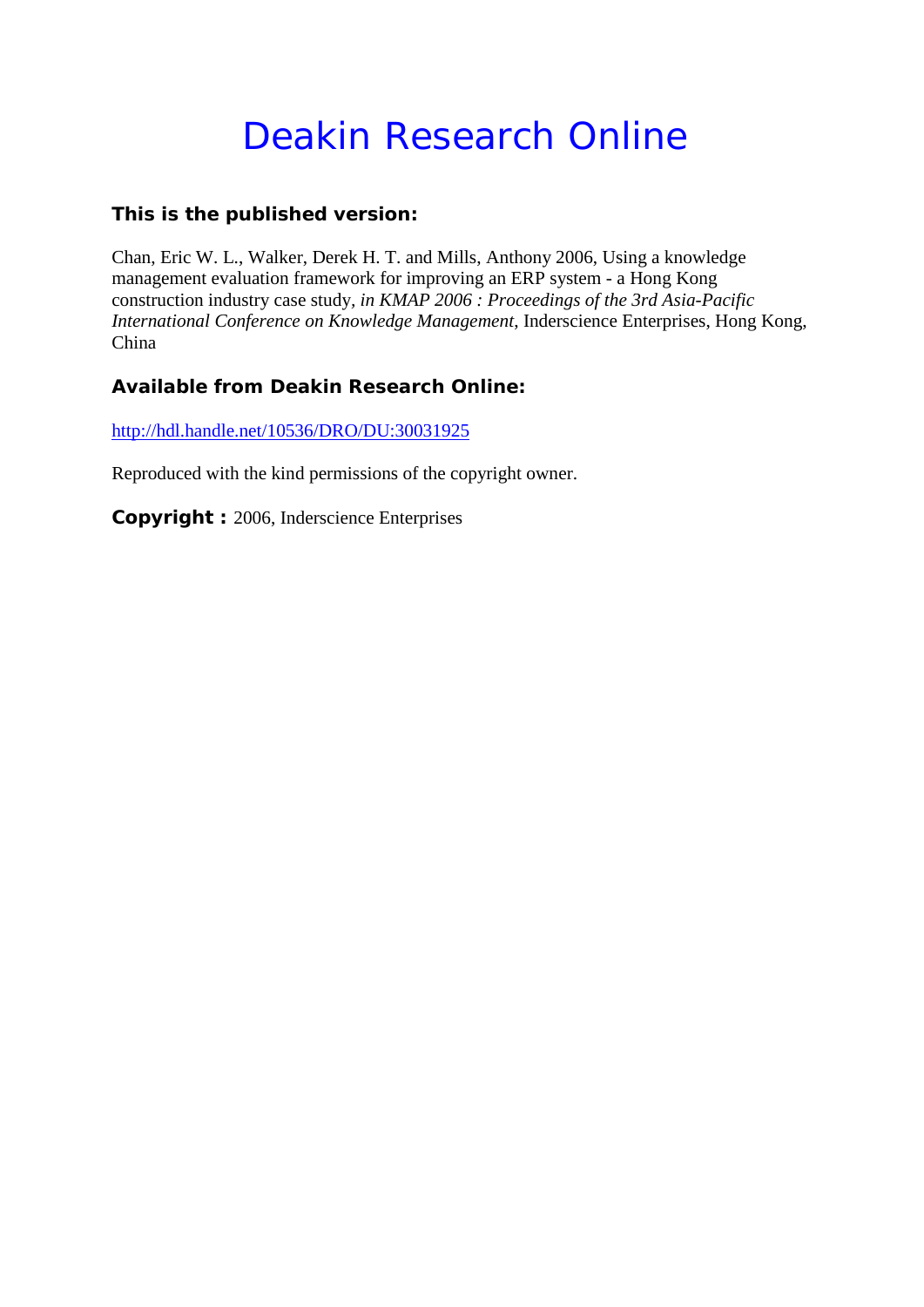# **Using a Knowledge Management Evaluation Framework for Improving an ERP System – A Hong Kong Construction Industry Case Study**

Eric W.L. Chan<sup>1</sup>, Derek H.T. Walker<sup>2</sup>, Anthony Mills<sup>3</sup>,

<sup>1</sup>Gammon Construction Limited, Hong Kong and Doctor of Project Management candidate, School of Property, Construction and Project Management - RMIT University, Melbourne, Australia <sup>2</sup> School of Property, Construction and Project Management - RMIT University, Melbourne, Australia <sup>3</sup>School of Property, Construction and Project Management - RMIT University, Melbourne, Australia

**Keywords:**Knowledge Management, Enterprise Resources Planning (ERP) System, Construction Industry, Project Management

**Abstract.** Organisations need to rely on leadership, information support and human capital in order to ensure a knowledge advantage over their competitors. Knowledge management (KM) provides organisations with sustainable competitive advantage, because it becomes extremely difficult for an organisation to cut expenditure and increase revenue by simply reengineering its business model. Project delivery and success has been traditionally viewed and measured as management of a three-legged stool, with the legs defined as cost, schedule and quality. However, KM can be linked to success by organisations becoming more effective as well as being more efficient.

This paper uses a KM framework, the Knowledge Advantage (K-Adv), developed initially for use by construction organisations. It assesses the impact of leadership and its supporting information communication technology infrastructure on the ability of people (by effectively creating, sharing, disseminating and using knowledge) to facilitate sustainable competitive advantage.

A case study that is presented is based upon the experience of a leading construction company using an Enterprise Resources Planning (ERP) system to demonstrate the effectiveness of KM from a cost management business unit perspective. Results are evaluated using a capability maturity model (CMM) that forms the core of the K-Adv tool - to help improve processes that meet the needs of the organisation operating in a highly dynamic business environment. The case study is part of a broader doctoral research project that uses action learning to facilitate and measure ERP improvement.

#### **Introduction**

There is a Chinese proverb from the "The Art of War - "知己知彼,百戰百勝 (zhi ji zhi bi, bai zhan bai sheng )", that means if you know yourself as well as your enemy, you will come out of one hundred battles with one hundred victories (Sun and Clavell, 1983). This also applies to the business world because good application of knowledge management (KM) always puts the organisation into a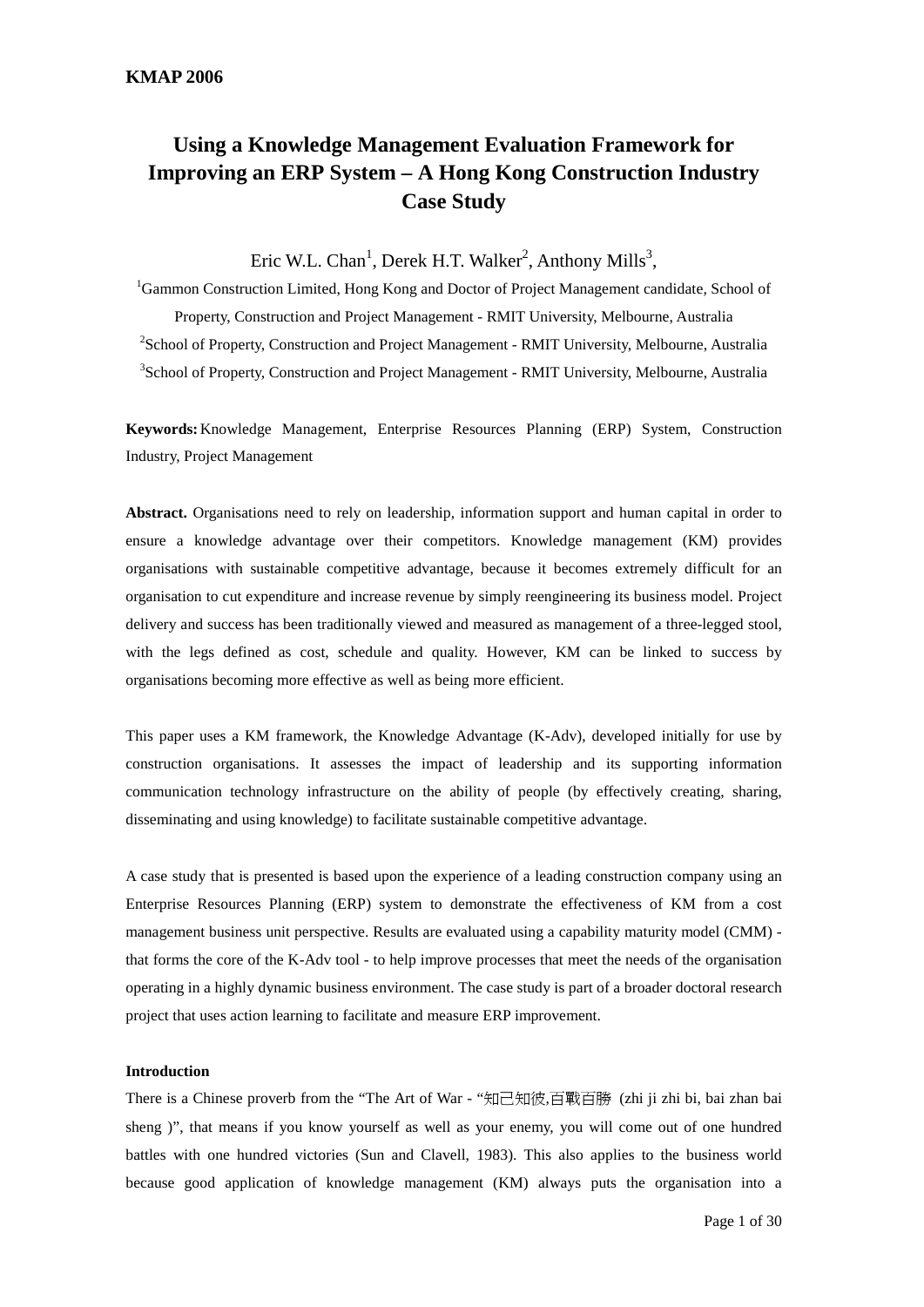potentially winning position. In the construction industry, project delivery and success is often based upon the 'iron triangle' criteria of cost, schedule and quality. However, project managers find it extremely difficult to fulfil these requirements using only this basic information or knowledge. Effectively exercising project control requires accurate current, relevant data and information and the knowledge, skill and expertise to effectively analyse data and information and make sound decisions based on that input. Part of the problem faced by users of project management (PM) data and information is 'information overload' and various strategies have been developed in an attempt to overcome such problems including increasing the extent of visualisation and graphic representation of information (Songer, Hays and North, 2004). Another approach is to improve the use of knowledge of interpreting data and information and its application to solve problems through concentrating upon gaining a knowledge advantage that delivers a strategic advantage (Prusak, 1996; Walker, 2005).

Fortunately, there are information communication technology (ICT) tools that can assist project managers to improve information quality and facilitate KM. This prompts an interesting question, how can effectiveness of these tools be evaluated for this purpose? This paper is concerned with highlighting how to assess and evaluate the effectiveness of using such ICT tools through testing a framework that uses a KM capability maturity model (CMM) approach. The scope of the paper is necessarily limited and so is focused on a case study evaluation of a specific ICT tool used by a major regional construction contractor operating in Hong Kong. The purpose of this paper is to thus explore and present an evaluation framework for improving the use of Enterprise Resource Program (ERP) tools with a specific focus on cost management to help construction contractors better manage project control systems.

The paper is structured as follows. First having provided a brief introduction of the context for the paper, some theoretical issues addressed by the paper are then discussed. The case study details are then briefly described. Next, collected data from a pilot survey of current users of the ERP system is presented that was undertaken to assess the system's current maturity level as perceived by those surveyed. Finally, a discussion of results and our conclusions are provided.

#### **Theoretical Issues Underpinning the Research**

Effective project cost management requires access to accurate, current, reliable data and information and is concerned with establishing processes to monitor and control budgets (Cleland, 1999). In addition, the data needs to be understood in the context of the specific case where the knowledge was created. Project cost management in the construction industry is a highly information and knowledge management intensive activity. It encompasses knowledge relating to expectations of parties in a supply chain, knowledge assets that can be shared and enhanced that relate to delivery methods/techniques, business models, opportunities for synergies and market intelligence etc. It includes (Smith, 1998; Smith and Love, 2000; Hughes, 2006):

1. High levels of project context-specific cost estimation and budgeting knowledge and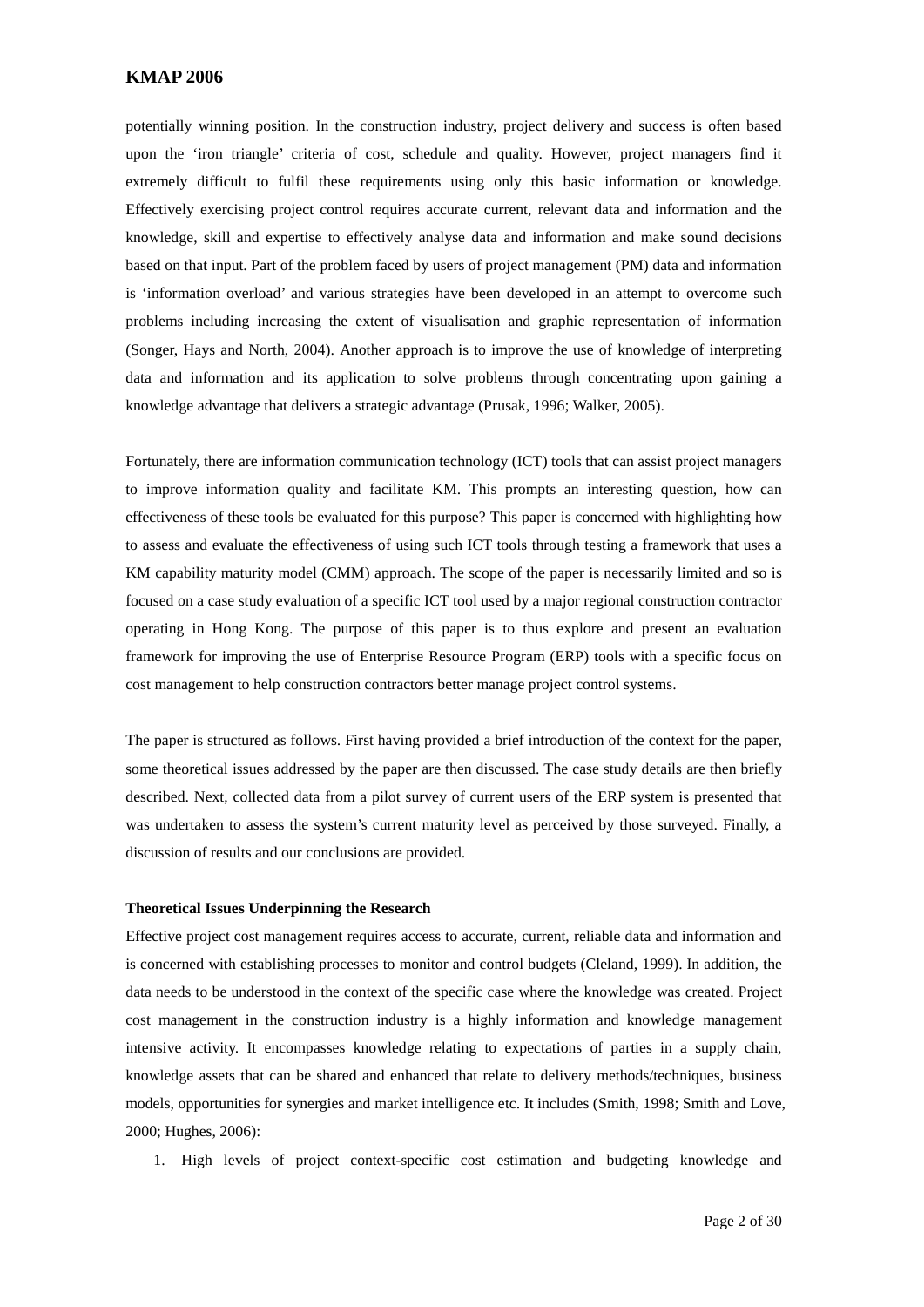information to develop conceptual budgets and financial feasibility studies during the project design phase through to the pre-tender phase before a project is tendered.

- 2. Value management to question, probe and challenge the design to explore and evaluate alternatives that represent improved value for money.
- 3. Generating marketing intelligence and knowledge through evaluating tender submissions from outsourced entities and consolidating these into a tender submission
- 4. Generating relationship and cost minimisation knowledge through negotiating costs and conditions of contract with outsourced suppliers and subcontractors during the tender phase.
- 5. Extending project-contextual knowledge through managing and negotiating contract variations to the agreed contract sum (contract change management) at the project implementation phase.
- 6. Generating both upstream and downstream supply chain expectation and relational knowledge through administrating head contracts with a client and contracts with outsourced subcontractors and suppliers.

Because cost management is such an intensely information and knowledge-rich set of activities, information technology (IT) systems have been an increasing feature of its development over several decades, see for example Mathur, Betts and Kwok (1993). There has been widespread acceptance that ICT is a key enabler of KM that enhances a firm's potential for gaining competitive advantage (Peansupap, 2004; Walker, 2005; Maqsood, 2006). KM involves creating, sharing, disseminating, and utilizing knowledge data within organisation (Davenport and Prusak, 1998). KM, supported by an effective ICT infrastructure, can facilitate competitive advantages in at least two ways—having a cost advantage or a differentiation advantage (Walker, 2005). First, by better knowing the source and context of costs, a firm can achieve cost advantage for example by having superior knowledge of the range and performance of sub-contractors or suppliers or by having a superior cost management system that allows better cause-and effect understanding for internal direct costs. Better knowledge of wastage rates and their reasons provides but one example. A differentiation competitive advantage example may be firms having superior market knowledge, or effective and innovative processes, that make a firm a partner of first choice. However, having this kind of knowledge is not by itself sufficient to guarantee competitive advantage. Thus, an effective KM system, allows construction firms to create share and use critical knowledge and this can provide the competitive advantage that distinguishes it from its competitors.

Each member of a project team generally possesses information and knowledge that can benefit the projects. To maintain the project management intellectual property, organisation must provide the vehicles for capturing data and information and then disseminating it to the various parts of the project team. People are best at transferring and reframing knowledge through personal interaction in groups that share trust and passion and are willing to volunteer this knowledge to each other. This is where communities of practice (COPs) can help people share knowledge and skills and help sustain its members through their obligation to exchange knowledge and provide access to shared insights about their work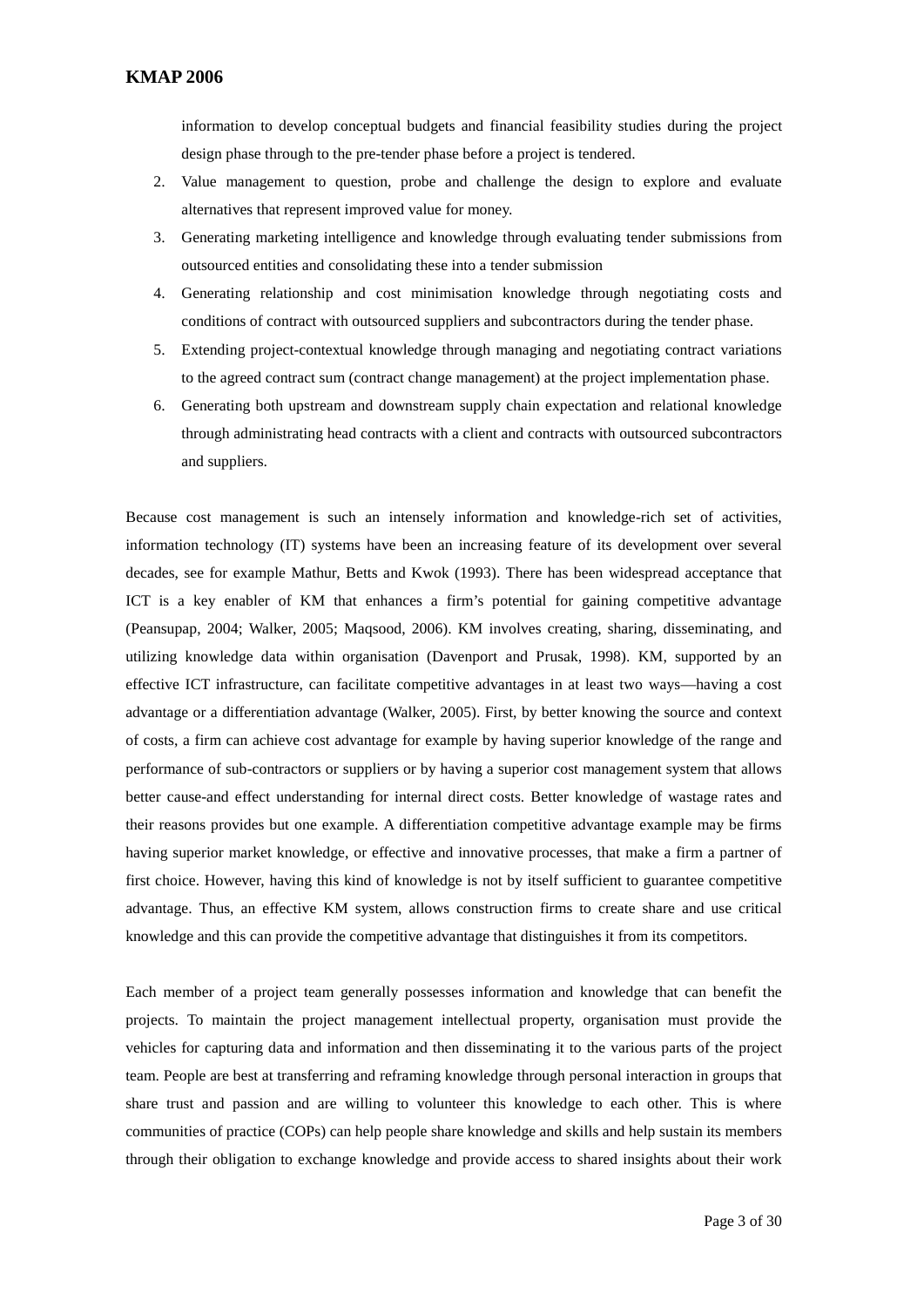practice (Wenger *et al.*, 2002). This data and information can then be contextualised, re-framed to reflect its current context, used and through this process become enhanced to form knowledge. The way that KM is approached is therefore becoming critically important in the project business model. Those organisations that can better harness their knowledge in their projects are more likely to realise competitive advantage from doing so.

According to (Zack, 1999), knowledge can be characterized in many ways. Popular taxonomies distinguish between tacit and explicit, general and situated context-specific, and individual and collective. Knowledge can also be categorised by type, including declarative (knowing about), procedural (know how) causal (know why) conditional (know when) and relational (know with).

Codified (explicit) knowledge can be effectively transferred with the support of an efficient ICT system. Knowledge that is difficult to codify that remains in a persons' head or is embedded in their habits and ways that they automatically undertake their work is called tacit knowledge. People best transfer and reframe this kind of knowledge through personal interaction in groups that share a particular passion and are willing to volunteer this knowledge to each other. These groups are referred to as communities of practice (COPs). A COP shares knowledge and skills and sustains its members through obligations to exchange knowledge, providing access and accessibility to shared insights and knowledge the practice of work. (Wenger, McDermott and Snyder, 2002).

ICT can allow COPs to assemble in a virtual space to exchange knowledge and work together. Jewell and Walker (2005) provide a construction industry case study of how an ICT COP application assisted in this type of knowledge work. KM can be seen as following two primary strategies; *codification* and *personalisation* (Hansen, Nohria and Tierney, 1999). Codification involves the collection, coding and storage of data, information and knowledge that is accessible by others with appropriate access rights. Personalisation provides for the sharing of information by osmosis within the organisation; there is little formalisation of knowledge transfer processes in place and knowledge is personally passed from individual to individual. Each of these strategies has merit within an organisational framework, although for the success of a project based ICT solution, codification is required as it provides the framework for information and a formalisation of data and its value to both the individual and the organisation. While the Hansen *et al*. (1999) strategic approach recommends that an 80-20% ratio be applied when mixing strategies so that one is clearly dominant, others have demonstrated that use of a range of mixes may be appropriate given different contexts (Scheepers, Venkitachalam and Gibbs, 2004).

Whatever the KM strategy that is adopted, firms can develop what Walker (2005) refers to as a knowledge advantage (K-Adv). This concept is presented in [Figure 1.](#page-5-0)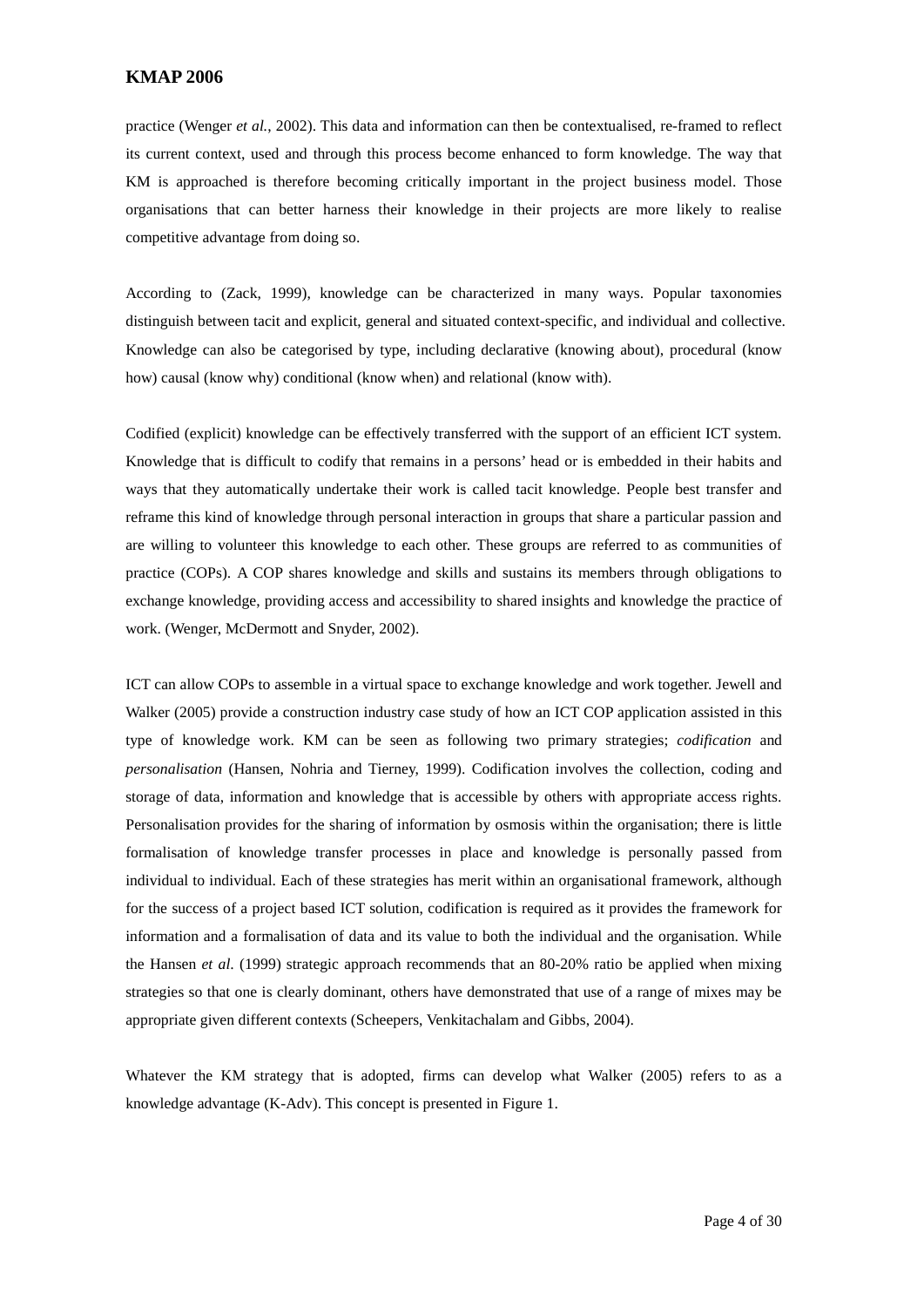

<span id="page-5-0"></span>**Figure 1 - The Knowledge Advantage Concept**

[Figure 1](#page-5-0) clearly indicates that people drive the KM process using data, information and knowledge. The ICT support system, whether using a codification or personalisation knowledge strategy, requires strategy and leadership that supports its effective establishment and maintenance. Moreover, the strategy needs to support the development of a knowledge sharing culture and reward system accordingly. Many organisations use Enterprise Resource Planning (ERP) systems as their ICT backbone. Al-Mashari, Al-Mudimigh and Zairi (2003) describe ERP systems as customised standard integrated software applications that facilitate IT coordination in control aspects of management and other operational facets such as human resource management and logistics. ERP systems also can integrate numerous project management control processes such as cost and time management. They are thus intended to be integrated production solutions be that for manufacturing or project delivery. They also link to groupware that allows communication and coordination, joint problem solving and recording transaction histories. In this way they can be seen as facilitating (codified) knowledge management in that they are capable of facilitating groups of people to solve specific problems (such as how to best manage project costs) and through the audit trail of data to trace the evolution of decision-making and its consequences. An ERP system is not a KM system but a tool that in theory should reduce management effort in gathering, storing and using data or information so that more effort and creative energy can be devoted to analysing and contextualising information and refining it into knowledge (because it embodies context and thus embeds some of the tacit knowledge relating to hypothesised causal links and important work practice-specific cultural factors that may shape a decision). So the significance of an ERP system being used is not indicative of a KM application being used, rather that the unburdening of administrative effort through effective ERP tools allows management energy to be directed towards knowledge-based activities of creating meaning out of information, transferring the significance of that meaning to others and using the refined knowledge to practically solve problems. This perspective of ERP as an IT tool (and a precursor to a KM tool) allows us to focus upon how ERP system implementation effectiveness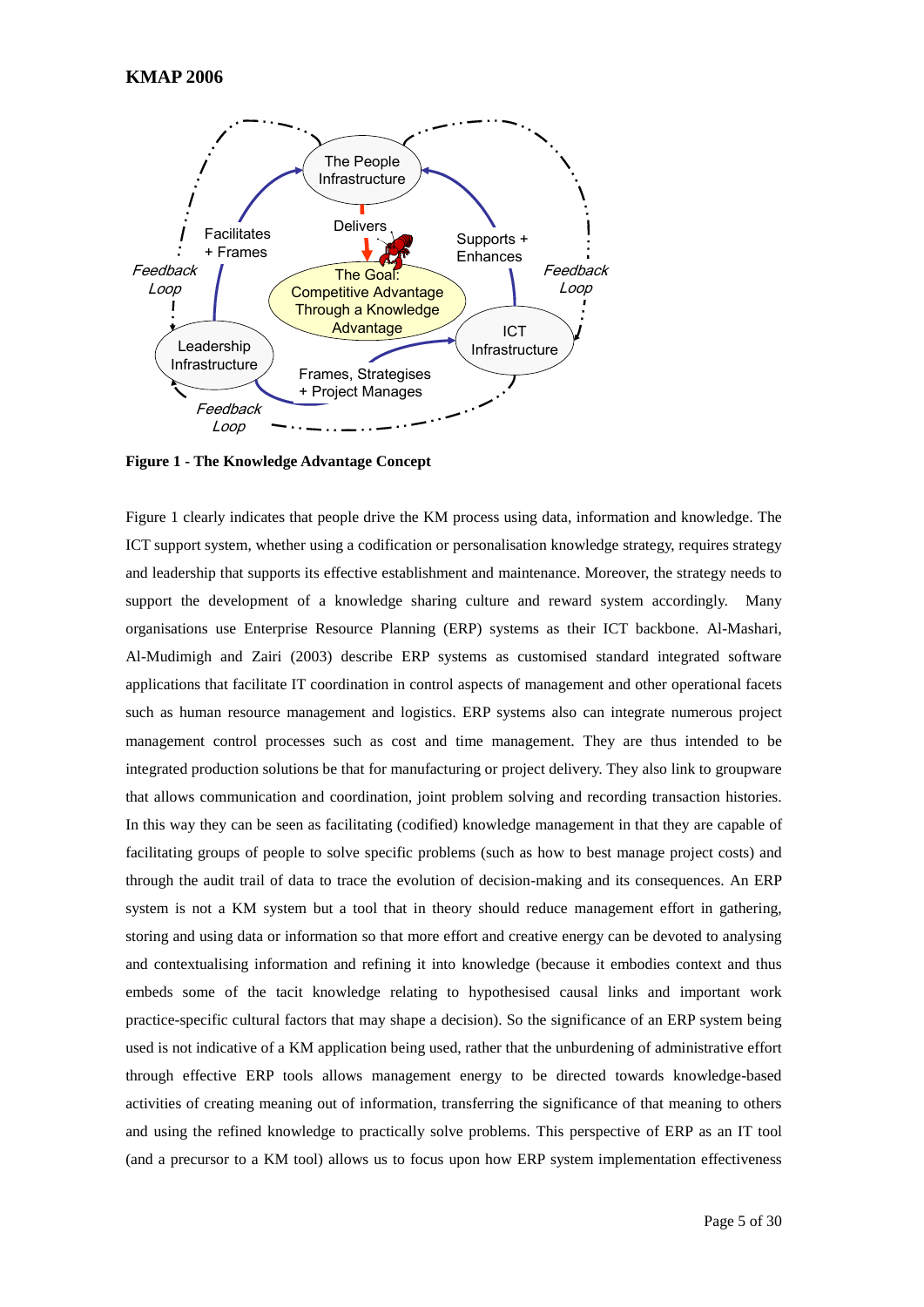can facilitate KM initiatives to grasp space in a crowded corporate agenda for improvement, so that **both** efficiency and effectiveness are addressed. The strength of ERP systems, as well as other portal systems used for project control, is that they should unleash creative energies to use knowledge to improve productivity in its widest sense. This resonates with the concept of gaining a knowledge advantage (Walker, Wilson and Srikanathan, 2004).



#### <span id="page-6-0"></span>**Figure 2 - The K-Adv Elements**

[Figure 2](#page-6-0) illustrates the K-Adv in more detail. Each of the three infrastructure elements is presented with their break down structure. Interested readers should refer to Walker, Wilson and Srikanathan (2004) for a more detailed explanation. Each of the above elements are linked into a capability maturity model (CMM) that helps to identify the level of maturity of the K-Adv implementation and adoption. For example for the high level element IT Enabling Infrastructure, [Table 1](#page-6-1) offers a CMM tool to categorise an organisation's maturity level as evidenced from observation, interview responses or any other investigative form of research into how KM is approached in the organisation.

<span id="page-6-1"></span>**Table 1 - Maturity levels of ICT Enabling Infrastructure**

| Maturity                                                  |  | ICT s/w $\&$ h/w infrastructure                          |           | <b>ICT System support</b>                                                                                  |  |  |  |  |  |  |  |
|-----------------------------------------------------------|--|----------------------------------------------------------|-----------|------------------------------------------------------------------------------------------------------------|--|--|--|--|--|--|--|
| Enabling Infrastructure<br>support K-Adv by $\rightarrow$ |  | How can the ICT Developing<br>software<br>infrastructure | an<br>and | appropriate Providing a proactive support for the<br>hardware   'people' and the 'systems' aspects of ICT. |  |  |  |  |  |  |  |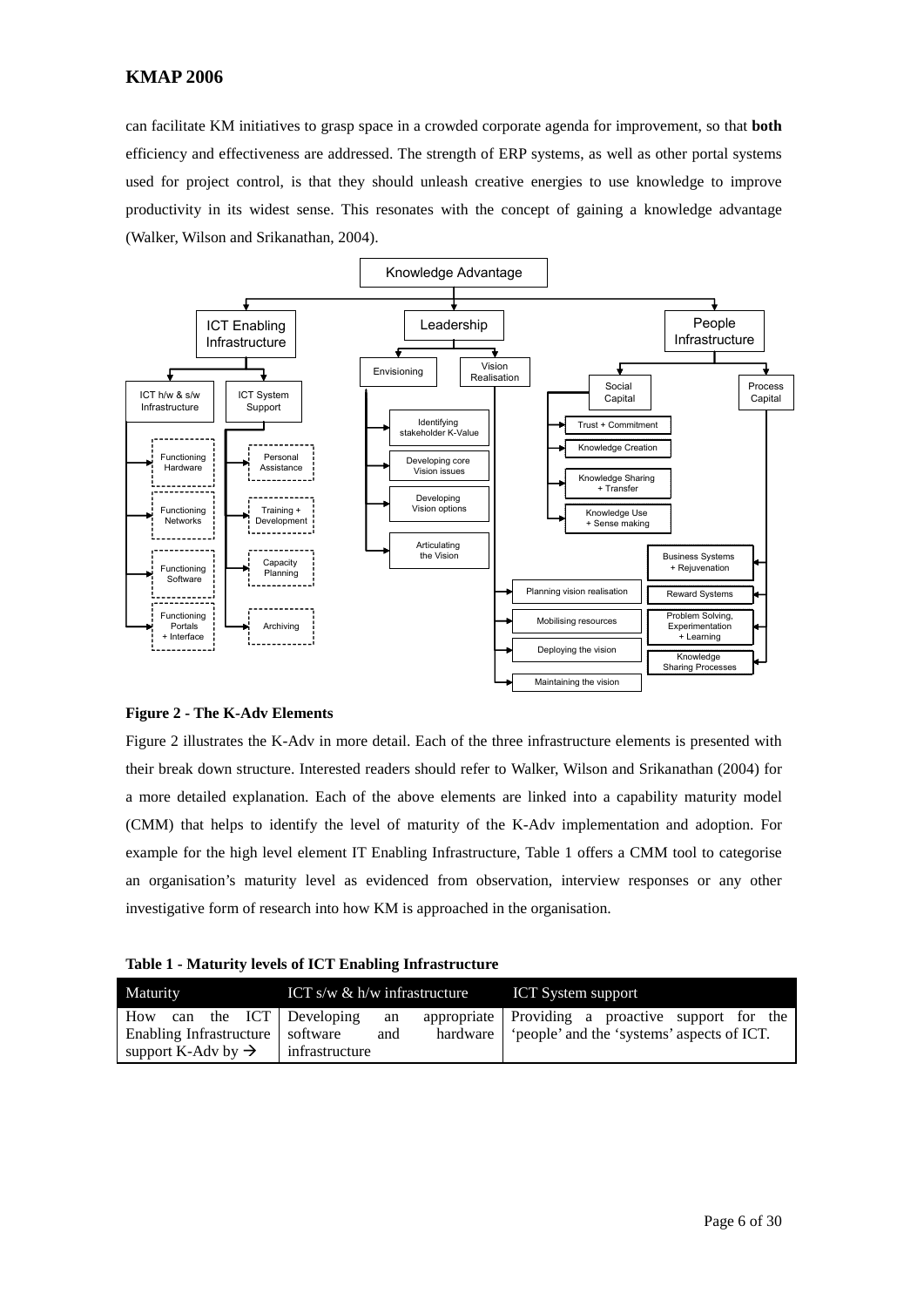| Inactive<br><b>AWARENESS</b>                               | low<br>availability,<br>Very<br>functionality<br>and reliability<br>$(20\% <)$ , very old version of h/w<br>$(5 \text{ yrs})$ ; No sharing of s/w.<br>packages used;<br>Incompatible<br>Use of discs/CDs for data<br>transfer; Phone and paper used<br>with supply chain; No access<br>records or controls. | Poorly resourced help facility; Small<br>number of tutorials or manuals; Unaware of<br>CoP; Mutual mentoring on problems;<br>Sporadic and crisis-based T&D Minimal<br>external T&D User needs not defined; No<br>emergency procedures; Systematic storage<br>or security not planned.    |
|------------------------------------------------------------|-------------------------------------------------------------------------------------------------------------------------------------------------------------------------------------------------------------------------------------------------------------------------------------------------------------|------------------------------------------------------------------------------------------------------------------------------------------------------------------------------------------------------------------------------------------------------------------------------------------|
| Pre-active<br><b>INITIATION</b>                            | Low availability, functionality<br>and reliability $(40\% \lt)$ ; Old<br>version of the $h/w(3-5 yrs)$ ; s/w<br>Compatibility<br>&<br>h/w<br>connectivity for one site only;<br>Only standard applications; Low<br>bandwidth<br>connections;<br>Password<br>but<br>access,<br>no<br>tracking.               | Centralised help facility (e.g. call centre);<br>Web enabled resources (e.g. FAQs); Wary<br>approach to CoPs; Rigid T&D (eg on-line<br>tutorials); Focus on current needs;<br>Inconsistent support to BUs; Local focus on<br>$h/w \& s/w$ synchronisation; Global access<br>to archives. |
| Active<br><b>ADOPTION</b>                                  | Availability,<br>Medium<br>Functionality And Reliability<br>Lags<br>$(60\%<);$<br>H/W<br>By<br>(~3yrs); Task Specific S/W Eg.<br>Projects<br>Estimating;<br>Cross<br>Interoperability; Servers With<br>Emails; Moderate Bandwidth;<br>Applications;<br>Web<br>Graded<br>access.                             | Almost adequate resources and feedback;<br>Well-resourced web and on-line help;<br>Passive encouragement to CoPs; Network<br>support and Training reactively driven by<br>the BU needs; Planned, not necessarily<br>current retrieval system; Structured access<br>to archives;          |
| Pro-active<br><b>ACCEPTANCE</b><br><b>ADAPTATION +</b>     | High availability, functionality<br>and reliability, $(90\%<)$ ; h/w lag<br>(3yrs); Web based s/w for policy<br>and knowledge; B2B links with<br>chain;<br>Hardwired<br>supply<br>groupware and utilities; High<br>security systems.                                                                        | On-line and staff-based diagnostic support;<br>Chat rooms to integrate CoPs; Mentoring &<br>experiential learning supported; Life-cycle<br>planning & h/w-s/w harmonisation at<br>organisational level; Well-indexed<br>and<br>needs based archival systems.                             |
| Embedded<br><b>ROUTINISATION</b><br>$+$<br><b>INFUSION</b> | 24/7<br>availability,<br>100%<br>functionality and reliability; h/w<br>lag $(1<\gamma r)$ ; Network integrates<br>supply chain; Active interaction;<br>Wireless access; ERP systems;<br>conferencing;<br>Video<br>Full<br>tracking of security.                                                             | 24/7 expert help systems; Industry-based<br>CoPs; Proactive T&D plans with links to<br>education; 'Scenario planning' for future<br>needs; Proactive approach to technology;<br>System synchronised with supply chain;<br>Flexible & seamless access to archival<br>systems.             |

Using the K-Adv framework it is possible for organisations to assess from the series of CMM tables for each K-Adv element, a picture of what the organisation's current CMM position is and where it would like to be at a future time 't'. This enables gap analysis to take place and from that, the organisation can develop a strategy to improve KM practices that will enhance its K-Adv.

Many organisations are searching for ways to leverage the knowledge that they already have and thus sustain a high rate of continuous improvement. The optimum outcome is to create a combination of practices that is difficult to emulate. Another Chinese proverb from the "The Art of War" (Sun and Clavell, 1983) states - 三軍未動,糧草先行 (san jun wei dong, liang cao xian xing) This means that prior to engaging in any warfare; chariots, horses, belted armour and other provisions have to be made before troops can be raised. Even though an organisation may understand the benefits of knowledge management as a useful weapon to be use against its competition, and it may work actively to sharpen its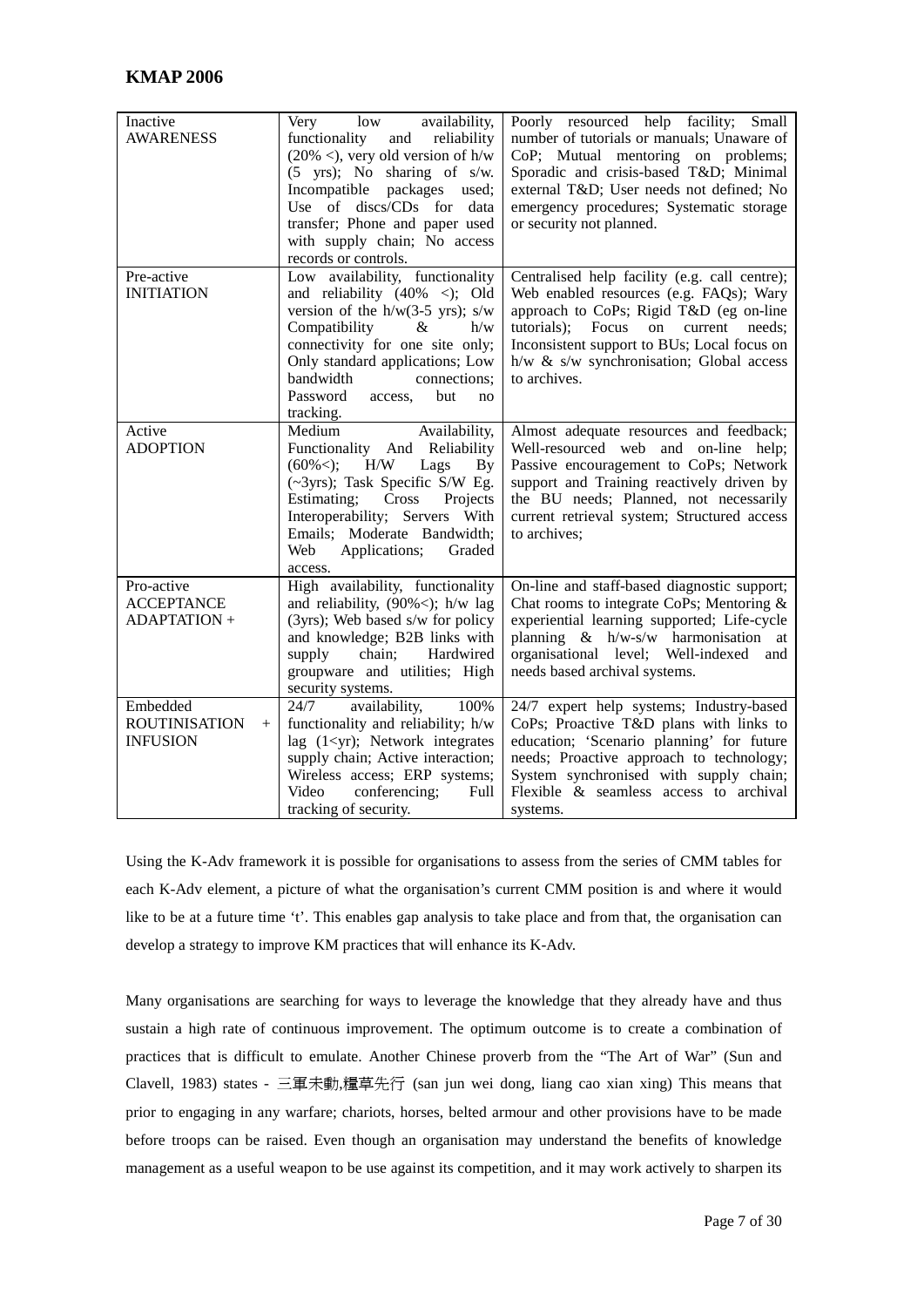own K-Adv, its ability to effectively use its software and hardware may still be immature. Effective KM depends upon sound use of ICT infrastructure facilities; one of the useful ICT tools that can support people and KM practices is an ERP system. ERP systems are probably the most rapidly growing corporate IT applications area operations today, thousands of companies have implemented them or are in the process of implementing ERP systems (Akkermans, Bogerd, Yucesan and van Wassenhove, 2003).

However, either general ICT or specific ERP investment decisions are not only about budgets and financial considerations but also about people. Investment in ICT will only add value if resources are managed in a way to support the business needs, motivate employees and give organisation the agility needed to respond to the business and market conditions. In the context of China, research indicates that successful implementation rate of ERP systems is low, with many organisations not achieving their intended goals (Zhang, Lee, Huang, Zhang and Huang, 2005). This research revealed that there is a large difference of ERP system implementation success rates between Western countries and China. The success or failure of the ERP systems may be affected by the interest and concerns of stakeholder not being properly addressed.

Stakeholders, those having a stake in the success of an endeavour, would include not only sub-contractors, suppliers, consultants and the client, but also project team employees (Bourne and Walker, 2005). Thus, in order to obtain ERP system success, organisations should take into account their organisational culture, as well as that of groups that they interface with, when taking an ERP system implementation decision. The intention of the use of ERP is to streamline and standardise procedures, to reduce duplicate administration costs, facilitate better decision making through better information flows and improve cost reporting and estimating (Al-Mashari *et al.*, 2003). The ultimate goal is to increase profitability and give an organisation a competitive advantage. ERP systems can ease access and extraction of information through a common platform within the organisation; however this function highly depends on the operational staff updating required data to enable the ERP system to work. Operational staff, managers and directors are all stakeholders but some frontline staff may find it difficult to input data on time leading to their interests not being met. Stakeholder management thus becomes more complex. Organisations who believe that the "only" stakeholders of interest are those people that invest in the organisation (with others being given a lesser status) are adopting a short sighted business success view. While each organisation needs to continue with its core business to generate revenue, it needs to engage, in many cases, with a large range of stakeholders. There is a need to create, maintain and manage a relationship with theses people to ensure that ERP systems in fact achieve success (Akkermans *et al.*, 2003; Al-Mashari *et al.*, 2003; Zhang *et al.*, 2005).

It can be seen from the above that a wide range of perspectives exists with which to study the effectiveness of ERP system implementation. One of the authors is employed with a major Hong Kong contractor that uses an ERP system and; this company provided an ideal opportunity, as part of a doctoral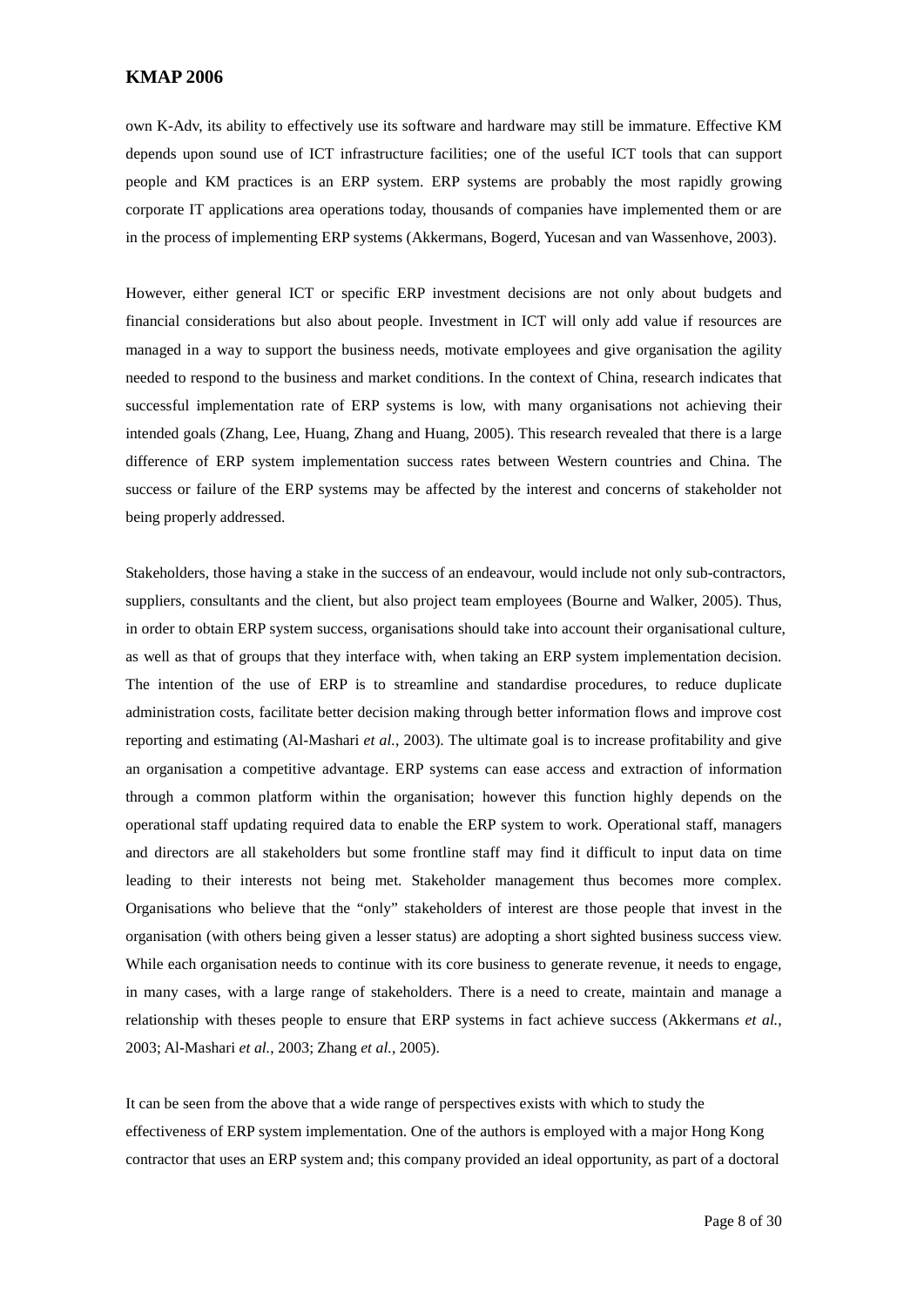study, to conduct reserach to investigate how the ERP system was being implemented—more specifically the drivers and inhibiters that determine successful adoption and use of the system. Case study research allows for a great deal of depth and richness of data to be gathered to facilitate improved refinements and understanding of underlying theory (Eisenhardt, 1989). Part of the doctoral thesis research questions related to this paper are presented in [Table](#page-9-0) 2.

#### <span id="page-9-0"></span>**Table 2 - Research Questions**

|                | What are the principal drivers and inhibitors influence the successful implementation of<br>ERP systems in the case study organisation? |
|----------------|-----------------------------------------------------------------------------------------------------------------------------------------|
| 2              | How do these factors present themselves at the selected target group (the cost management                                               |
|                | business unit level in the Hong Kong head office) context?                                                                              |
| 3              | At what level of capability maturity for deploying the ERP system is this case study target                                             |
|                | group currently positioned (question 3a) and would like to be positioned at a specified                                                 |
|                | agreed future time (question 3b)?                                                                                                       |
| $\overline{4}$ | What is the gap between the current and desired future position?                                                                        |
| .5             | What actions need to taken to bridge that gap?                                                                                          |
| 6              | What is the priority of actions given expected support and contextual issues?                                                           |

The research project will involve a change management process being undertaken, using an action learning approach, based upon action resulting from answers to these questions. This involves the researcher working with the target team to undertake actions that will be planned, undertaken, reflected upon, and reviewed by the target group and the researcher and the cycle repeated until the desired outcome is substantially achieved at an agreed saturation level of effort for progress towards the goal (Smith, 2001; Zuber-Skerritt, 2002; Smith and O'Neal, 2003). The scope of this paper, however, is limited to the quantitative research pilot study that addresses questions 1-3 in [Table 2.](#page-9-0)

#### **Research Approach**

The first stage of this research project is reported upon in this paper. This entailed selecting a random sample of representative respondents from the target organisation and conducting a pilot survey of their opinion of the impact of factors associated with implementing the ERP system generally in the organisation in Hong Kong. Questions asked were based upon the literature and the CMM model developed by Walker *et al*. (2004). This provided a reasonable basis to understand the scope and scale of respondents' satisfaction and their attitude towards benefits and hindrances to using the ERP system. This pilot survey also highlighted potential problems associated with deploying the innovation. With the sub-text of the situation partially explored and exposed enough to proceed with an in-depth study using a specific target group, the next stage can proceed. The research approach is illustrated in [Figure 3.](#page-10-0)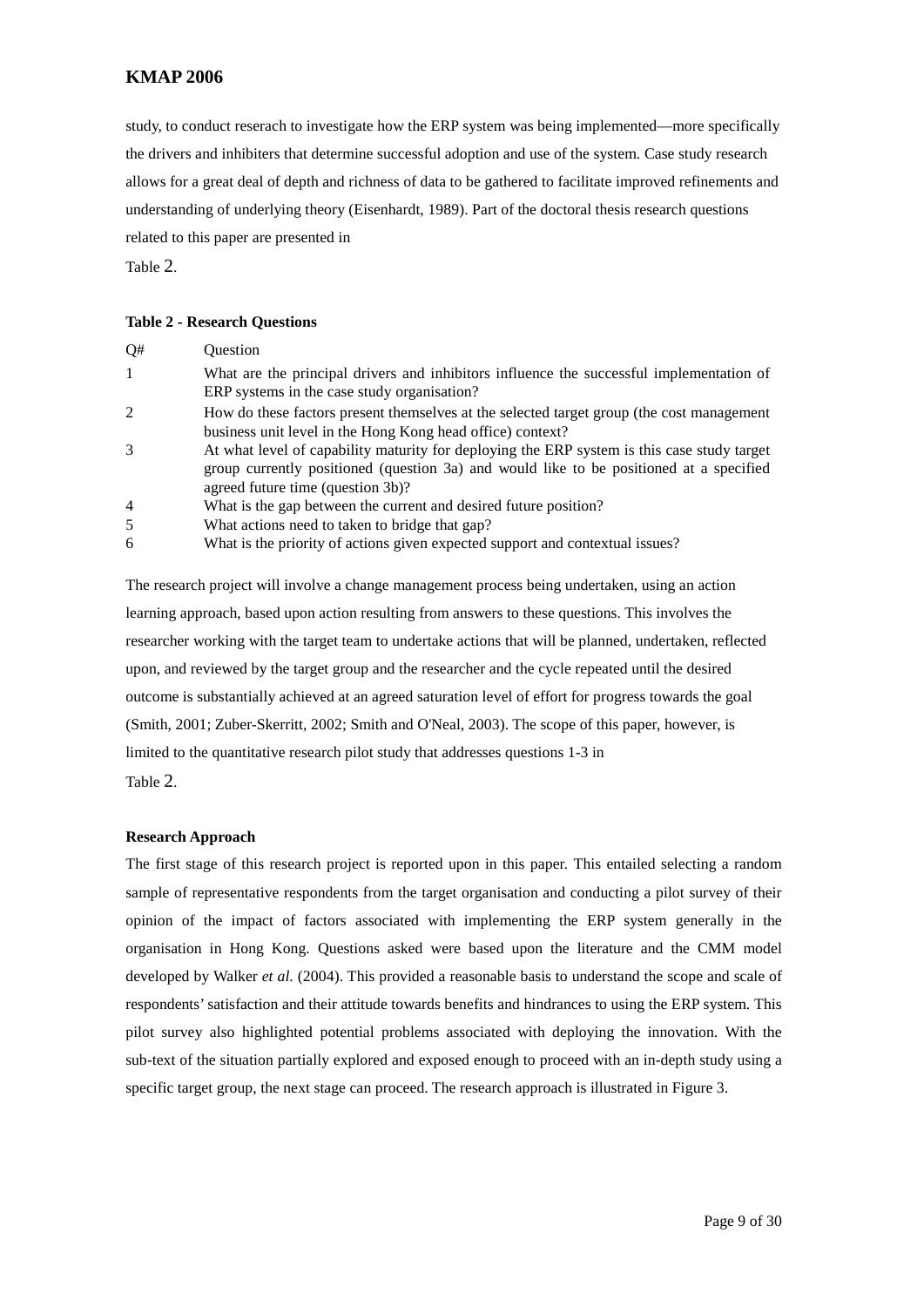

<span id="page-10-0"></span>**Figure 3 - The Research Approach**

Triangulation was designed into the research approach in a number of ways. First, the literature provides a general view across disciplines and industries. This review helps to answer research question 1. Details of the K-Adv CMM tool developed by Walker *et al.* (2004) informed the nature of questions that could be asked in a pilot study to addressed research question 2 . The aim of the pilot study was to expose underlying drivers and inhibitors and to test where the organisation in general is situated in a CMM. The wider aim of the exercise was first to select a willing critical group whose use of the ERP could benefit the firm's business performance. As one key element of firm's success is profitability then improvement in cost control that reduces waste (cost) and enhances revenue then the cost control function of the firm suggests itself as an appropriate business unit to study. A useful KM tool that can be deployed to better understand complex situations is soft systems methodology (SSM) (Maqsood, 2006). SSM is a 7-stage research process where complex and rich contextual issues are exposed and studied. It is beyond the scope of this paper to explain this process further, however interested readers can learn more from (Checkland, 1999) and how it has recently been applied in a construction context from Maqsood, Finegan and Walker (2006). One of the key elements of SSM is developing rich pictures that are developed jointly between the researchers and subjects to better understand complex situations. These lead to developing an ideal situation and gap analysis to identify actions that can be taken to improve a current situation to move it towards the idealised situation. Further, by using gap analysis to position a group on a CMM such as that illustrated in [Table 1](#page-6-1) actions can be recommended for improvement in making a change using the SSM study together with a CMM approach see (Walker, Maqsood and Finegan, 2005). The use of SSM and CMM provides a third part of the triangulation required for a rigorous study. In addition to this, the action part of the outcome from the SSM and CMM study results in a series of recommendations being undertaken and an action learning approach in which the researcher is an active and facilitating member is entirely appropriate (Coghlan, 2001; Coghlan and Brannick, 2005).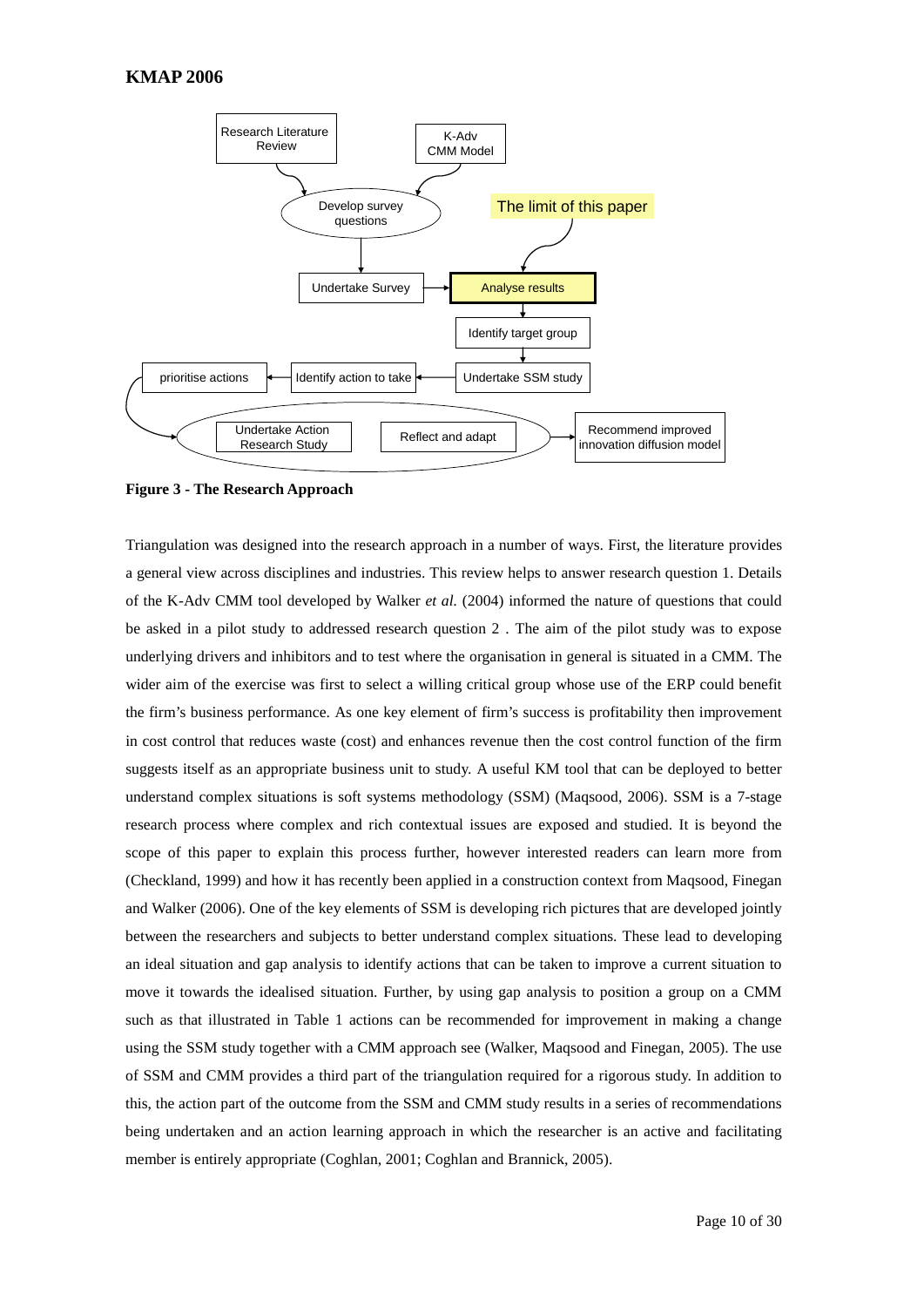Not all actions that can and should be undertaken are feasible so choices have to be made. A stage of the research design allows for participants in the study to prioritise the actions to be taken based upon what is doable and what is likely to be most effective. These actions will then be undertaken and intensely studied in a cycle that ceases at a saturation point when additional refinement efforts for improvement yield little additional improvement (Zuber-Skerritt, 2002). This end stage should allow the target group to achieve their stated preferred position on the CMM within their idealised timeframe. Further, the experience would lead to conclusions being drawn on how the organisation and the business unit can tackle other prioritised improvement actions and offer a model for the firm as a whole to consider. These steps would answer questions 3-6.

The following section and analysis will be limited to the pilot study as this is the only stage presently completed.

#### **The Pilot Study and Case Study**

ERP systems are expensive and complex and present a significant challenge to implement. Organisations that implement these would have built absorptive capacity through previous experience. Cohen and Levinthal (1990) define absorptive capacity as the ability of a firm to recognise the value of new external information, assimilate it and use it for commercial ends. It is a measure of an ability to absorb ideas, information and knowledge. It applies to both external and internal sources of information and knowledge. In undertaking a study of ways in which to improve ERP system implementation it makes sense to select an organisation that has considerable experience with implementing IT and ICT. The case study organisation fits that specification. It is a major Hong Kong contractor and has been operating since 1967. A more detailed description of the organisation follows.

A case study, based upon the experience of this leading construction company in Hong Kong, was chosen to demonstrate the effectiveness of KM in implementing an ERP system from the perspective of a cost management business unit. The research method used both quantitative and qualitative methods. A pilot study survey instrument was developed and administered with most questions requiring a categorical response (See Appendix 1) and several open-ended questions requiring a qualitative response (opinion). The scope of the pilot study was to develop and undertake a survey, based upon questions developed from the literature and personal experience of issues faced by the target organisational unit and by one of the researchers. Preliminary open ended discussion with colleagues unearthed issues identified in the literature that appeared to be relevant to the study. The purpose of this pilot study was to gather data about perceptions of the way that the ERP system has been functioning to supplement data that was also to be gathered from observation, unstructured interviews and to lead to a soft systems methodology (SSM) (Checkland, 1999; Walker, Finegan and Maqsood, 2003; Maqsood, 2006) study of the target group implementing the ERP system. [Figure 3](#page-10-0) illustrates the approach adopted for the doctoral study and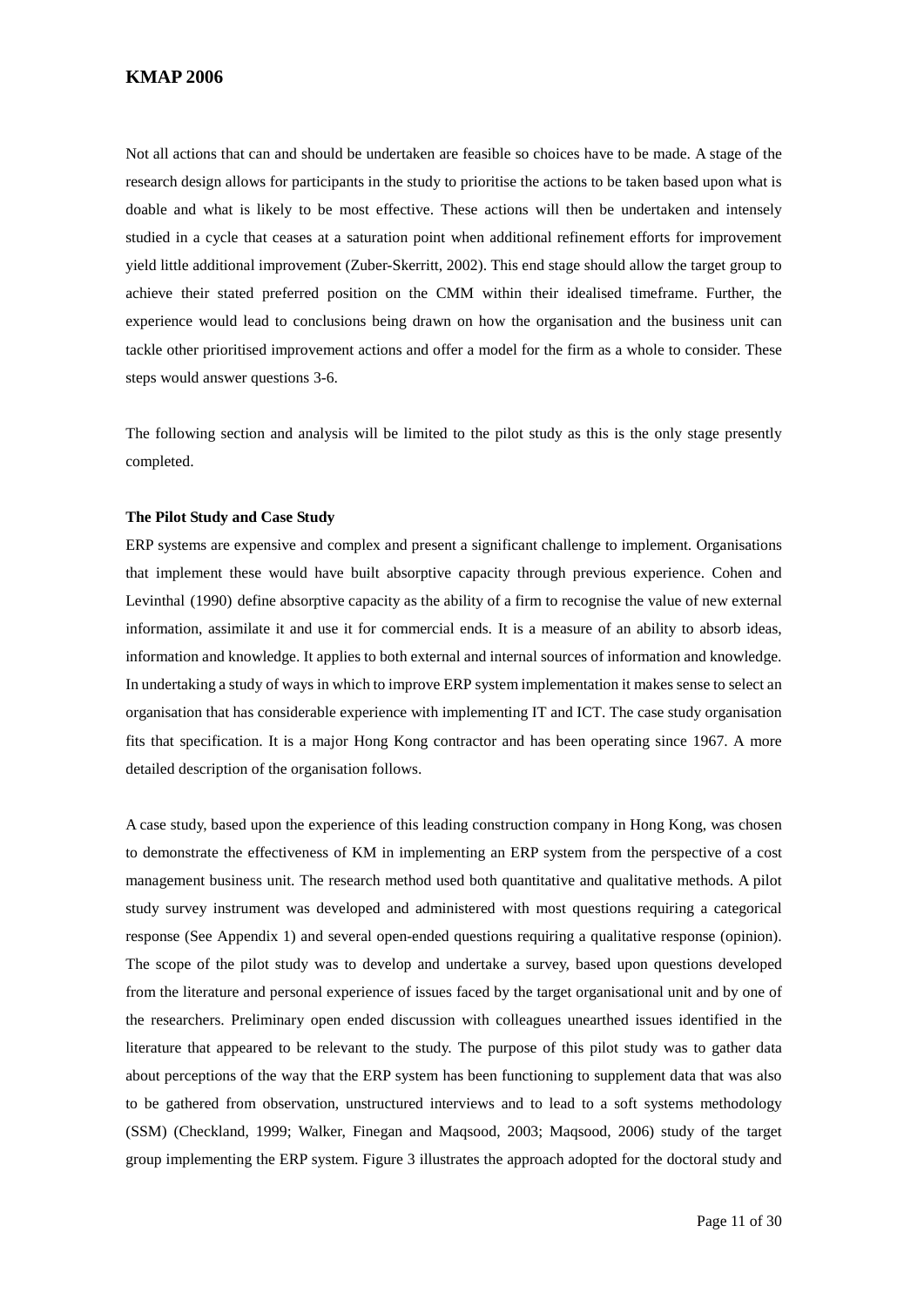how this pilot stage fits into that process.

#### **Case Study Details**

As one of the leading construction companies in Asia, the organisation's activities span the entire spectrum of building, civil engineering, foundation work, electrical and mechanical works as well as construction services. This organisation employs approximately 2,000 full-time staff, more than 50% of whom have a diploma or higher academic qualification, including 450 professional engineers and builders. This is one of the strongest and most experienced technical teams in Asia. The studied organisation has been building a wide range of construction projects in Asia for more than 45 years and is one of the Hong Kong market's leading construction contractors. .

The Company's headquarters are in Hong Kong and it operates throughout Mainland China and Southeast Asia. A detailed organisational structure chart of the organisation is as below Figure 4:



**Figure 4 - Organization Structure the Case Study Organization**

The organisation's culture indicates that it appreciates the importance of KM. The company's ethos reinforces an attitude that it is unwise to compete with others by purely cutting costs and compromising quality, rather, it is more effective to sharpen its own knowledge advantage to derive a differentiate itself based upon a service quality and effectiveness (rather than cost-efficiency) competitive advantage.

Effective KM, however, depends in part upon sound use of ICT infrastructure (Walker, 2005). In early 2001, the organisation started to consider using an ERP platform for its ICT infrastructure to enhance its information management as part of its broader KM strategy. Through use of the ERP system, different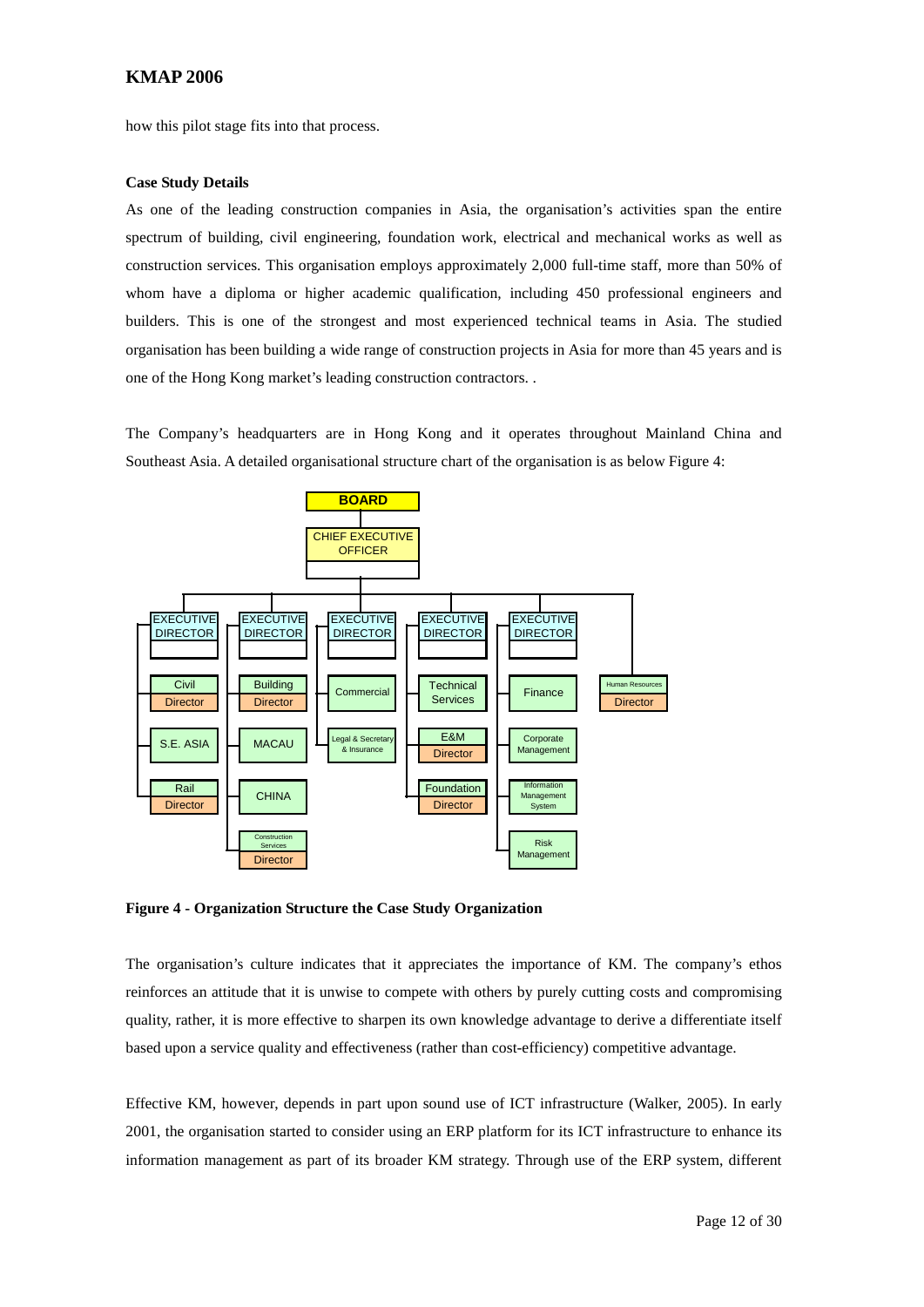parts of the organisation aimed to use configurable information systems packages that integrate information and information-based process within and across-functional areas. The design and objective of the ERP system was one of "bridging" and "bonding" parts of the organisation's information and knowledge resources. In terms of "bridging", different departments are linked by an ERP system that facilitates developing a common ICT infrastructure for the benefit of integrating diverse business activities to enhance information flow. The system's design facilitates existing organisational process and allows possible improvements to be made to increase diffusion of information throughout the partner organisations. With respect to "bonding", it is intended to discourage self-interest dominating over collective interest through facilitating more effective knowledge sharing and joint decision making using the ERP system as a platform for creating, sharing and processing information and storing and archiving data, information and codified knowledge. It is intended that the ERP system help to link people together to create internal bonds within the team that must be forged before embarking on integration of diverse organisational knowledge sets.

The aim of deploying the ERP system was to streamline and standardise procedures, to reduce duplicate administration costs, facilitate better decision making through better information flows and improve reliability of cost reporting and estimating. The ultimate goal was to increase profitability by enhancing efficiency, reducing head count and overhead expenses and paper work procedures. The organisation decided to purchase two separate licences of "off-the-shelf-software" ERP packages and employ an external consultant to customise it to suit the estimating, tendering and cost management requirements of the organisation. Whilst an external consultant was employed, the organization understood the need for internal support and knowledge transfer and hence internal staff where seconded to the project in order to form a working group that was able to deal with the design and implementation of the ERP systems. A new project manager with strong IT background was employed to lead the team. Internal ICT staff were responsible for ICT matters including modifications to the base functionality as well as operational needs such as software deployment, personal computer inventory and required upgrades, technical architecture, systems support and maintenance, infrastructure design and overall training. The responsibility of the project team was to: provide information; practitioner knowledge, which included activity and work flow of the existing system; identification of changes to the existing processes and operational requirements; confirm users and assist in their training; and prepare data for conversion and transition.

[Figure 5](#page-14-0) illustrates the intended implementation strategy. External consultants were appointed to provide explicit knowledge and how to customise the ERP system. Organisational IT support staff worked with the external consultants to customise the ERP system with cost management staff so that both internal staff could use a combination of explicit procedural knowledge as well as tacit knowledge about the way that the organisation's functional activities 'worked' as well as cultural and contextual tacit knowledge necessary to ensure successful implementation. These three groups were also involved in experimental knowledge generation in refining and customising the ERP system as well as on the job informal and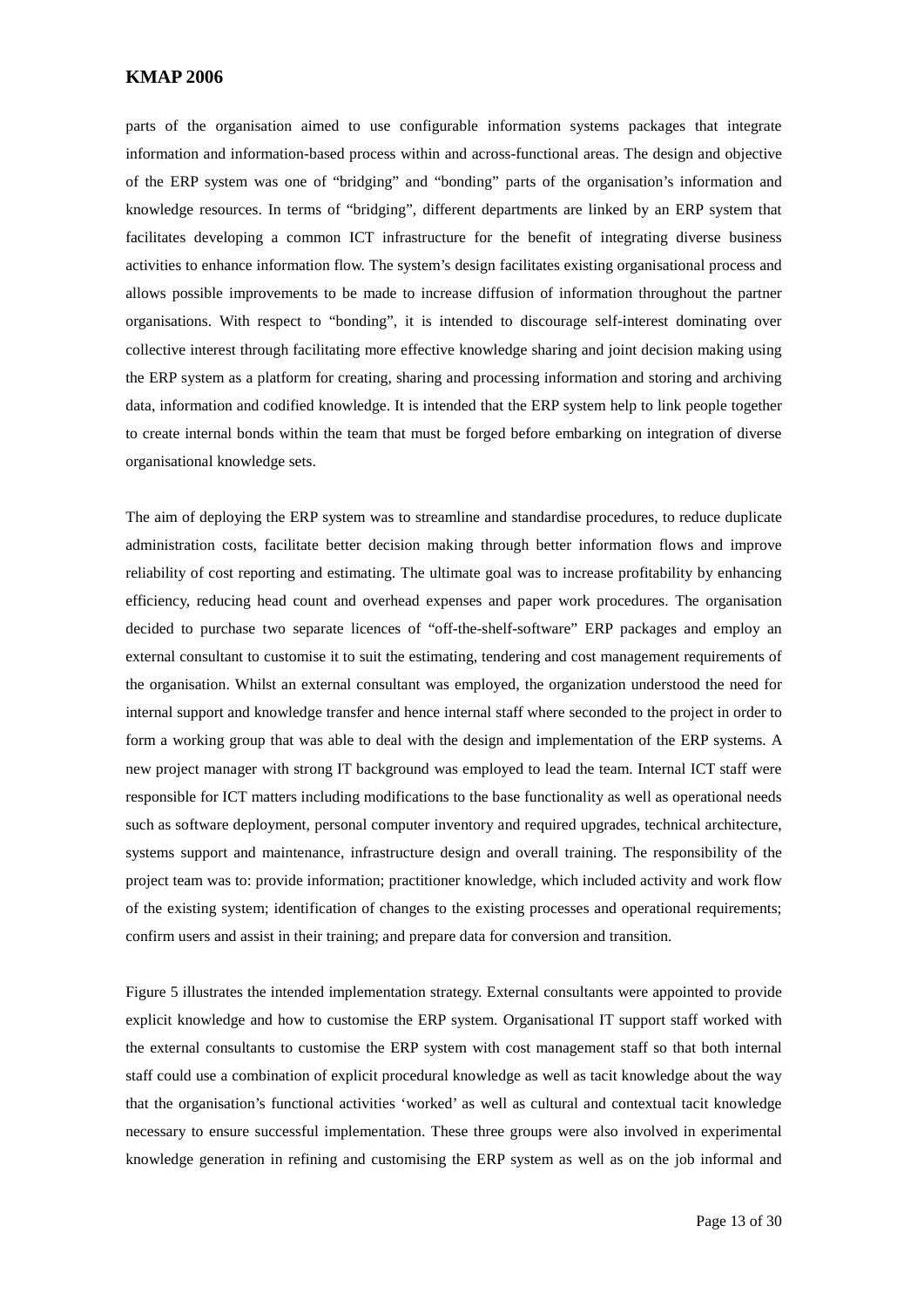

formal training and knowledge development activities.

<span id="page-14-0"></span>**Figure 5 - Case study organization ERP Implementation Strategy**

The ERP system was put into operation during December 2002. The organisation was thus the focus of the case study and its cost management group in Hong Kong implementation was the unit of analysis. A qualitative approach to the collection of data was adopted. The reason for choosing this approach is because, according to (Glesne and Peshkin, 1992), this is appropriate to serve the purpose of "interpretation", which enables researchers to gain insights about a particular phenomenon and discover problems that exist within the phenomenon. The first stage of this qualitative study used: a questionnaire (see Appendix 1) that was developed from the literature review; discussion with several participants from the organisation that were intimately involved with the ERP implementation: and the researcher's own experience. According to (Mowery, Oxely and Silverman, 1996), questions are related to facts, people's beliefs and perspectives about facts, feelings, motives, present and past behaviours, standard for behaviours, conscious reasons for actions or feelings.

The target organisational cost management unit had a population of about 200 people with 50 potential respondents from ICT staff, senior management and operational staff as at the May 2006 time when the survey was administered. Staff were asked to voluntarily participate and complete the survey questionnaire. Of the 50 staff that could potentially take part in the survey, 18 were approached and agreed to respond. The choice of this group was determined on: willingness to participate in the research together with their special characteristics to ensure that perspectives gathered from the research would be balanced and as comprehensive as possible.

The survey (See Appendix 1) was divided into nine distinct sections:

Section 1: Respondents' Profile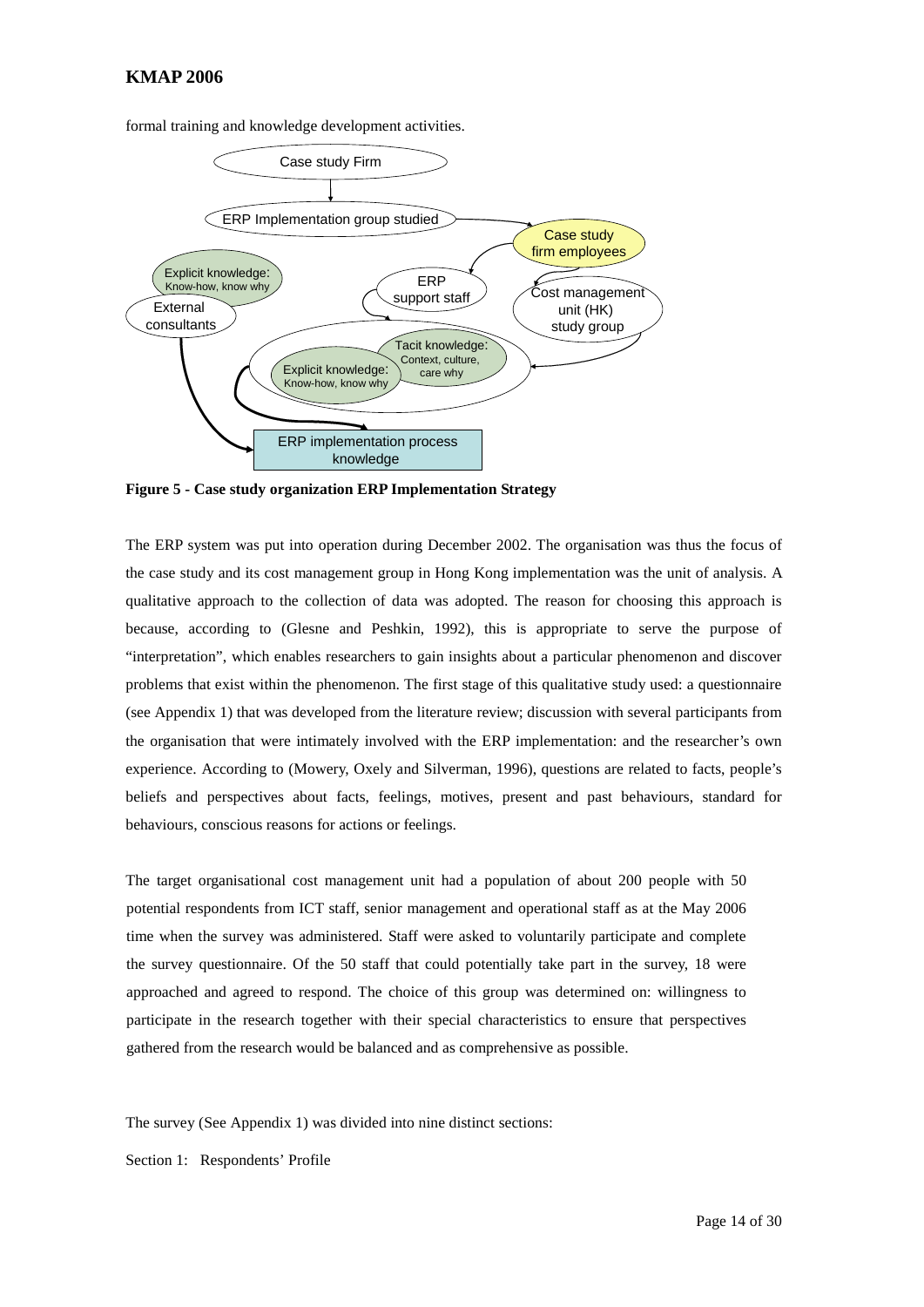- Section 2: ERP Solution
- Section 3: Factors Considered in Implementing the ERP
- Section 4: Areas of ERP Implementation
- Section 5: Consultant/trainer on the ERP implementation
- Section 6: Problem Areas on ERP Implementation
- Section 7: Effects on the ERP Solution
- Section 8: Impact of the ERP implementation on the organisation's productivity
- Section 9: Other applications of ERP

The first section asks general demographic questions relating to the respondents' position, department and working experience in the organisation. The second section asks directly for respondent's perception and expectation of the ERP system. In Section 3, questions were developed asking respondents' opinion factors considered in ERP implementation. The fourth section asks the respondents to rank the performance of areas of ERP implementation. The fifth section collects opinions about the reasons for hiring or not hiring ERP system consultants/trainers. The sixth section asks questions about problem areas of ERP implementation where improvement may be required. The seventh section asks respondents to rate the ERP performance. The eighth section seeks opinions about the impact of the ERP implementation on the organisation's productivity. Finally, respondents are prompted to suggest further ERP system applications.

The length of the questionnaire was kept as short as possible, with the entire questionnaire able to be completed within 20 minutes. Views and opinions from a range of construction practitioners in the organisation were sought. Most participants are team members of past and current projects of the organisation where one of the authors currently works, however these participants are not directly accountable to him. Confidentiality was maintained through using pseudonyms or a job position and not referring to them by name i.e. Respondent 1 and so on. The questionnaire was sent by e-mail to participants within the organisation.

#### **Results and Findings**

Eighteen survey responses were received and the results analysed under the following headings:

- Respondents' profile;
- Respondents' perceptions of what an ERP system theoretically delivers;
- Respondents' expectations of what the ERP system will deliver;
- Factors considered in the ERP system implementation;
- Implementation performance areas;
- ERP system implementation problem areas;
- ERP system effectiveness;
- Impact of ERP system implementation on the organisation's productivity; and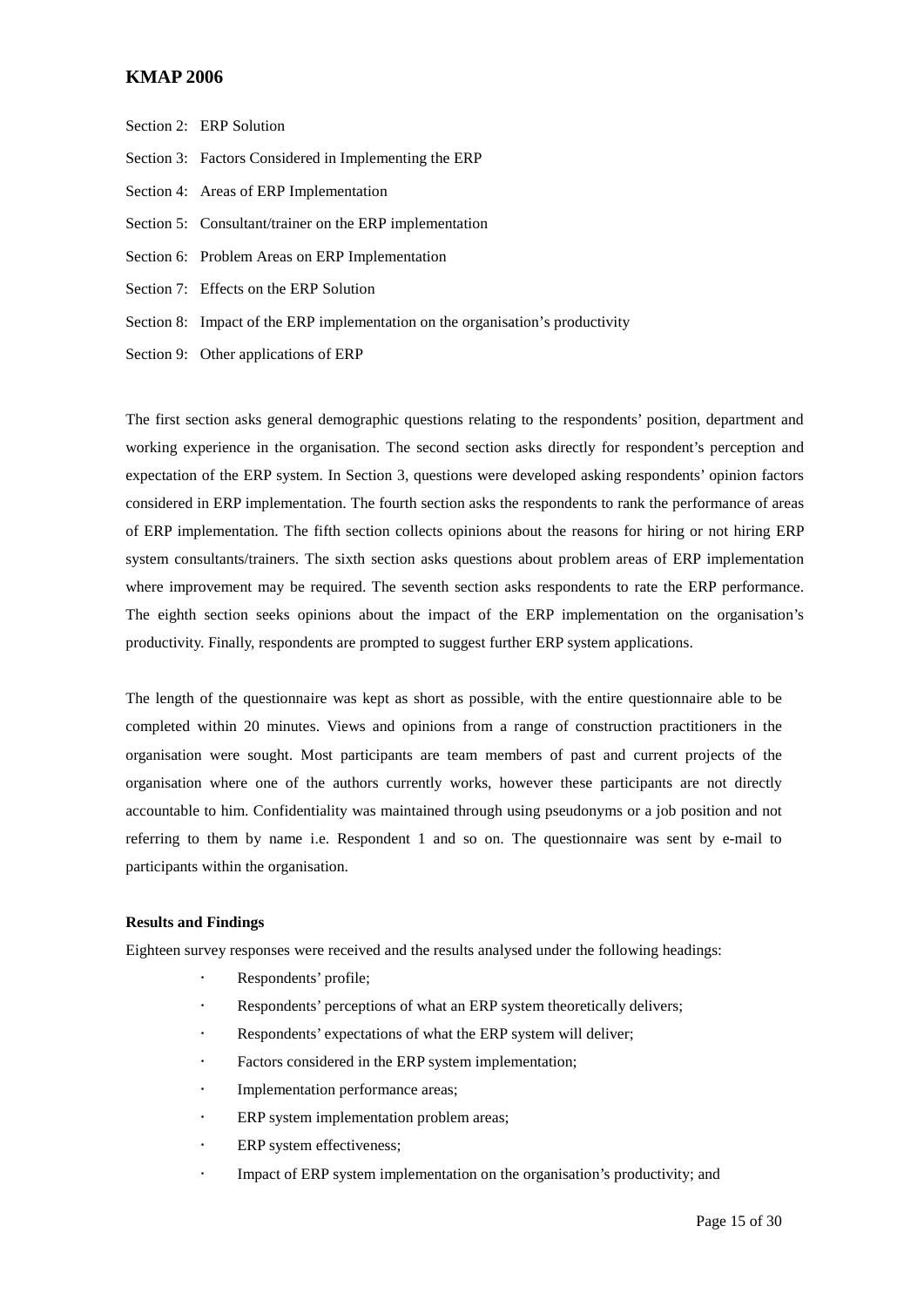Suggestions for incorporating other ERP system applications.

#### *Respondents' Profile*

#### **Table 3 - Respondents' Characteristics**

| Profile              |  |                 |   |    |                 |             |   | BCDITFinance Commercial MF Manager Officer Staff Managing | Senior<br>Analyst Surveyor Surveyor | Senior<br>Systems Quantity | Senior<br>Project<br>Quantity Surveyor | Project | Quantity<br>Quantity Surveyor | Senior<br>Accounts<br><b>Clerk</b> | Accounting | Site<br>Supervisor Administrator | $< 10$ > 10      |
|----------------------|--|-----------------|---|----|-----------------|-------------|---|-----------------------------------------------------------|-------------------------------------|----------------------------|----------------------------------------|---------|-------------------------------|------------------------------------|------------|----------------------------------|------------------|
| Age                  |  | $3 \t6 \t6 \t3$ |   |    |                 |             |   |                                                           |                                     |                            |                                        |         |                               |                                    |            |                                  |                  |
| Department           |  |                 |   | 11 |                 |             |   |                                                           |                                     |                            |                                        |         |                               |                                    |            |                                  |                  |
| Gender               |  |                 |   |    |                 | $13 \mid 5$ |   |                                                           |                                     |                            |                                        |         |                               |                                    |            |                                  |                  |
| Grade                |  |                 |   |    |                 |             | 8 |                                                           |                                     |                            |                                        |         |                               |                                    |            |                                  |                  |
| Position             |  |                 |   |    |                 |             |   |                                                           |                                     |                            | 4                                      |         | з                             |                                    |            | 3                                |                  |
| Year in Organisation |  |                 |   |    |                 |             |   |                                                           |                                     |                            |                                        |         |                               |                                    |            |                                  | 11               |
| <b>Grand Total</b>   |  | 3 6 6 3         | 5 |    | 13 <sub>h</sub> |             | 8 |                                                           | $\overline{2}$                      |                            | 4.                                     | 2       | 3                             |                                    |            | 3                                | $\overline{111}$ |

Age: (A)below 30; (B)30-35;(C)35-40;(D)above 40

Table 3 illustrates that most of the respondents are Quantity Surveyors (including Managing Quantity Surveyor, Senior Quantity Surveyor, Senior Project Quantity Surveyor, Project Quantity Surveyor and Quantity Surveyor) while Senior Accounts Clerk and Accounting Supervisors are fewer in number. Six are operational staff, eight are senior officers or officers, and four are managers. Eleven respondents work in the commercial department, five from finance and two from IT. With regards to age, three were below 30 years old, twelve between 30 to 40 years old and three over 40 years old so this provides an idea of potential computer literacy because most workers in their earlier careers will have had more extensive exposure to using IT in their education and work experience and are thus likely to be more IT literate. Furthermore, thirteen males and five females comprise the group. Eleven respondents have been working in the organisation for over ten years and seven less than ten years. This represents an average number of 11.61 or approximately 12 years employment tenure.

#### *Respondents' perceptions of what an ERP system theoretically delivers*

Peansupap and Walker (2005) identify that users' perceiving benefits from the ICT system to be introduced is a significant factor for successful ICT diffusion. The majority of respondents saw the ERP system as an effective and accurate tool that should provide authorized people with real time on-line cost data information. Also, since cost data are provided on-line, then it is made available to various departments who need it concurrently and could also be made available in hard copy format. Hence, there is perceived increased organisational efficiency.

ERP cost analysis reports are generated in the desired format with more flexibility. At any given period, forecast and actual financial data can easily be compared. Cost review and control is moreover easily managed and ledgers can be more efficiency updated. Cost data are integrated into a common platform, which in turn makes data sharing among departments more systematic.

The ERP system therefore modernizes and standardizes business processes among departments in the organisation since cost data is monitored and controlled in the most efficient and accurate manner.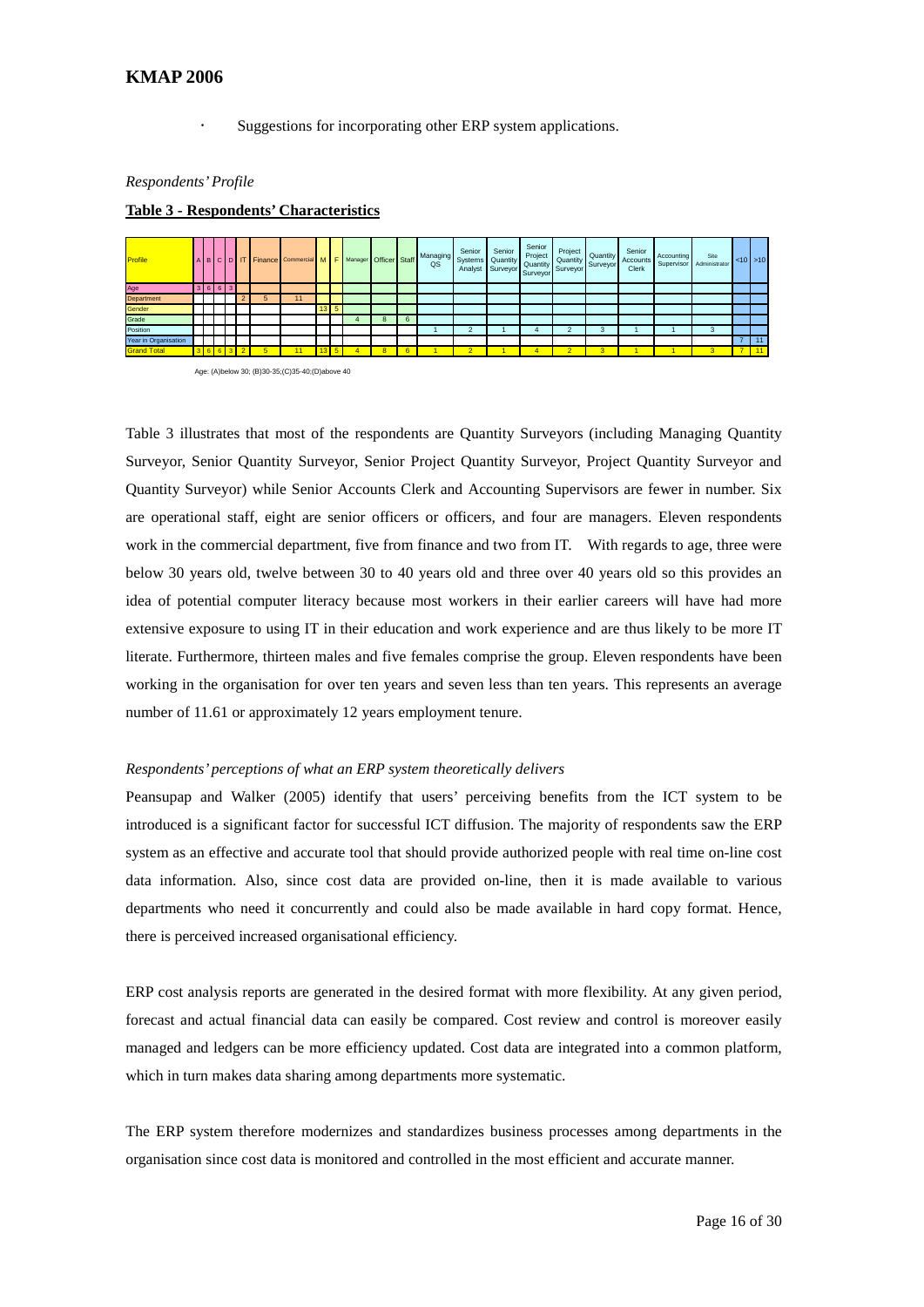#### *Respondents' expectations of what the ERP system will deliver*

The respondents were able to compare their perceptions of the ERP system actual delivery with their own expectations of the system. In general, respondents' perceptions were that the ERP system will improve cost data control and management. Their expectations are summarised as follows.

First, respondents expected that the workload of various officers in the department who are in-charge of managing and monitoring cost data would be reduced. Since data is supposed to be available on-line, then it should also be possible for authorized individuals to access databases without difficulty of having to translate data into the ERP system standard format. Information was also expected to be delivered accurately and on time. Reports should be easily generated by different departments and that this should enable quick cost checking and cost data monitoring. Data should be easily updated and provide procedural transparency since data should be made available to authorised people in the organisation. Filing space should be reduced—on-line information retrieval should create a paper-less office.

With much of the routine information and data processing being handled electronically by the ERP system, this should release people to engage more fully in KM activities such as anticipating and proactively problem-solving and more effectively contextualising information and transferring knowledge and using knowledge to improve the way that work is undertaken.

# *Factors considered in the ERP system implementation*

A literature review revealed six key factors considered as relevant to the organisation that were believed to affect ERP implementation and these were included in the questionnaire. Respondents were asked to rate each of these factors according to the degree of importance (with 1 as very important, 2 as moderately important, 3 as less important, 4 as not important and 5 as not relevant).

|                                        | in No.          |     |       |  |                |       | in Percentage |     |     |     |    |  |
|----------------------------------------|-----------------|-----|-------|--|----------------|-------|---------------|-----|-----|-----|----|--|
|                                        |                 |     | Scale |  |                |       | Scale         |     |     |     |    |  |
| <b>Factors</b>                         |                 |     |       |  | 5 <sub>l</sub> | Total |               |     |     |     |    |  |
| Modernize the IT environment           |                 | 10I |       |  |                | 18    | 17%           | 56% | 22% | 6%  | 0% |  |
| <b>Replace obsolete systems</b>        |                 | 10I |       |  |                | 18    | 28%           | 56% | 6%  | 11% | 0% |  |
| Efficiency                             | 14 <sub>1</sub> |     |       |  |                | 18    | 78%           | 22% | 0%  | 0%  | 0% |  |
| <b>Provide better management tools</b> | 10 <sub>l</sub> | 81  | 0     |  |                | 18    | 56%           | 44% | 0%  | 0%  | 0% |  |
| Increase customer satisfaction         |                 |     | 51    |  |                | 18    | 33%           | 28% | 28% | 6%  | 6% |  |
| Increase organisation competitiveness  |                 |     |       |  |                | 18    | 50%           | 44% | 6%  | 0%  | 0% |  |

**Table 4 - Factors considered in implementing ERP**

Table 4 indicates that respondents feel that efficiency is very important and is the most critical reason (factor) for ERP system implementation. Survey results also reveal that respondents believe that ERP system implementation can increase organisational competitiveness.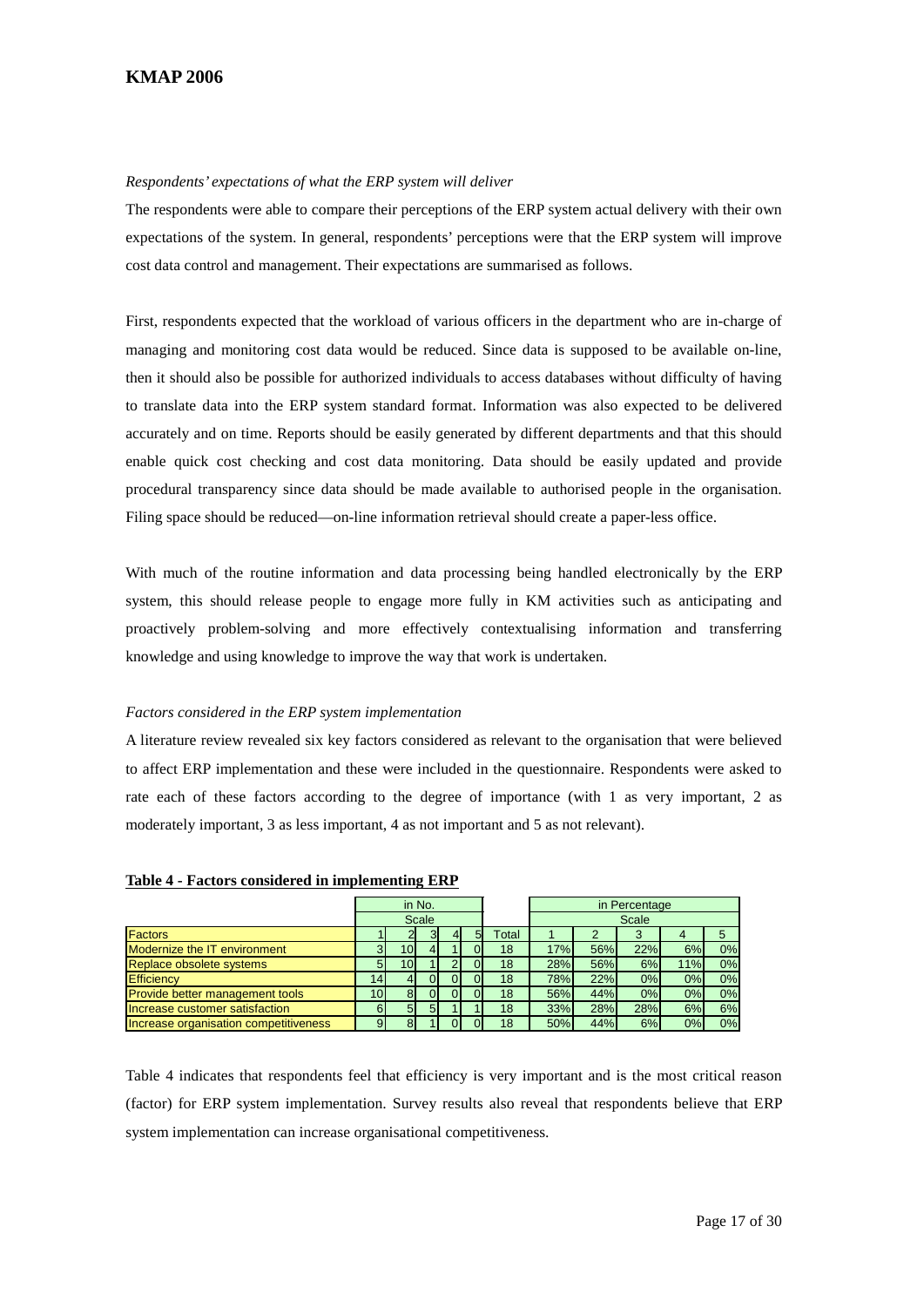#### *Implementation performance areas*

Respondents were further asked to rate the ERP system with respect to its performance in thirteen areas of implementation. The ratings range from 1 to 5 with 1 as excellent, 2 as satisfactory, 3 as cannot determine, 4 as fair and 5 as poor.

|                                  |                |                | in No.         |                 |          |              |       | in Percentage |     |     |     |  |  |
|----------------------------------|----------------|----------------|----------------|-----------------|----------|--------------|-------|---------------|-----|-----|-----|--|--|
|                                  |                |                | Scale          |                 |          |              | Scale |               |     |     |     |  |  |
| Areas                            |                |                | 3              | $\overline{4}$  | 5        | <b>Total</b> |       | $\mathcal{P}$ | 3   | 4   | 5   |  |  |
| <b>Software Package</b>          | 0              | 13             |                | $\overline{2}$  | ⌒        | 18           | 0%    | 72%           | 6%  | 11% | 11% |  |  |
| <b>Project Control</b>           | 3 <sup>1</sup> | 13             |                |                 | 0        | 18           | 17%   | 72%           | 6%  | 6%  | 0%  |  |  |
| <b>Project Budget</b>            |                | 8              |                | 5 <sub>l</sub>  | 0        | 18           | 6%    | 44%           | 22% | 28% | 0%  |  |  |
| <b>Project Schedule</b>          |                | 5 <sub>l</sub> |                | 5 <sub>l</sub>  | $\Omega$ | 18           | 6%    | 28%           | 39% | 28% | 0%  |  |  |
| <b>Project Scope</b>             | $\overline{3}$ | 3 <sup>1</sup> | 8              | $\overline{4}$  | 0        | 18           | 17%   | 17%           | 44% | 22% | 0%  |  |  |
| <b>Project Management</b>        |                | $6 \mid$       | 8              | 3 <sup>1</sup>  | ი        | 18           | 6%    | 33%           | 44% | 17% | 0%  |  |  |
| Communications                   | $6 \mid$       | $6 \mid$       | 3              | 3 <sup>1</sup>  | 0        | 18           | 33%   | 33%           | 17% | 17% | 0%  |  |  |
| <b>External Consultants</b>      | $\Omega$       |                |                | $\vert 4 \vert$ | 6        | 18           | 0%    | 6%            | 39% | 22% | 33% |  |  |
| <b>Internal Team</b>             | $\overline{0}$ | 5 <sup>5</sup> | 8              | 5 <sub>l</sub>  | 0        | 18           | 0%    | 28%           | 44% | 28% | 0%  |  |  |
| <b>Training Process</b>          |                | 14             | $\overline{2}$ | $\Omega$        |          | 18           | 6%    | 78%           | 11% | 0%  | 6%  |  |  |
| <b>Technology Infrastructure</b> | $\Omega$       | 8 <sup>1</sup> | 4              | 6 <sup>1</sup>  | $\Omega$ | 18           | 0%    | 44%           | 22% | 33% | 0%  |  |  |
| <b>Process Redesign</b>          |                | $\overline{9}$ | 3              | 5 <sub>l</sub>  | 0        | 18           | 6%    | 50%           | 17% | 28% | 0%  |  |  |
| Customization                    |                | 5 <sub>l</sub> |                |                 |          | 18           | 6%    | 28%           | 22% | 39% | 6%  |  |  |

## **Table 5 - Areas of ERP implementation (performance)**

Table 5 indicates that the respondents think that the ERP system will promote excellent project control and communications performance. However, a few respondents could determine whether the ERP system would result in excellent or poor project schedule, scope and management performance or improvement in external consultants and internal team performance. However, all respondents reported that their organisation provided an ERP system implementation consultant or trainer to help them. ERP system implementation was thus facilitated by consultants/trainers providing training, introducing ERP system functions, helping them to smoothly operate the ERP system, train the internal trainer, standardize the customers' ERP system implementation, and to provide a backbone ERP system infrastructure platform .

# *ERP system implementation problem areas*

Seventeen ERP implementation problem areas were identified and respondents were asked to rate each area according to the extent of their agreement of disagreement. They were asked to choose from 5 options with 1 as agree, 2 as partly agree, 3 as cannot determine, 4 as partly disagree and 5 as disagree.

#### **Table 6 - Problem areas on ERP implementation**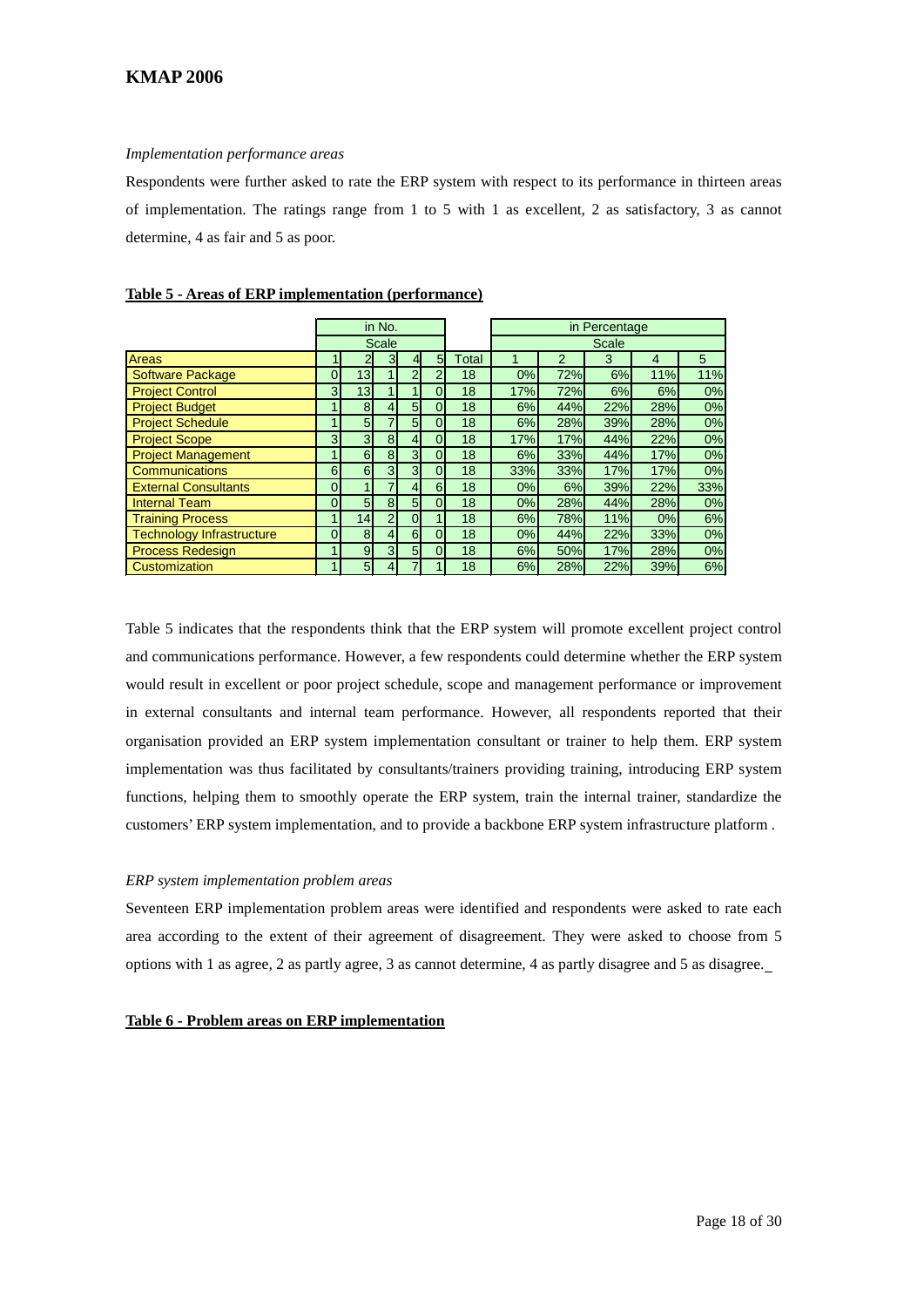|                                                                  |                 |                 | in No.         |                |                |       |       |     | in Percentage |     |     |
|------------------------------------------------------------------|-----------------|-----------------|----------------|----------------|----------------|-------|-------|-----|---------------|-----|-----|
|                                                                  |                 |                 | <b>Scale</b>   |                |                |       | Scale |     |               |     |     |
| <b>Problem Areas</b>                                             |                 | 2               | 3              | 41             | 5              | Total |       | 2   | 3             | 4   | 5   |
| <b>Technical issues</b>                                          | 8               | 8 <sup>1</sup>  | $\Omega$       | $\overline{2}$ | $\Omega$       | 18    | 44%   | 44% | 0%            | 11% | 0%  |
| <b>Organizational Issues</b>                                     | 9               |                 |                |                | $\Omega$       | 18    | 50%   | 39% | 6%            | 6%  | 0%  |
| Data Issues                                                      | 12              | 5 <sup>1</sup>  | $\overline{0}$ | $\overline{0}$ |                | 18    | 67%   | 28% | 0%            | 0%  | 6%  |
| Vendor not delivering promised functionality in a timely fashion | 3               | 6 <sup>1</sup>  | 8              | $\Omega$       |                | 18    | 17%   | 33% | 44%           | 0%  | 6%  |
| Lack of financial resources                                      | $\overline{7}$  | $\overline{4}$  | $\overline{3}$ | $\mathbf{3}$   |                | 18    | 39%   | 22% | 17%           | 17% | 6%  |
| <b>Training Issues</b>                                           | 13              | $\overline{2}$  | $\Omega$       | $\overline{2}$ |                | 18    | 72%   | 11% | 0%            | 11% | 6%  |
| Lack of internal expertise                                       | 10              | $\overline{4}$  | $\overline{2}$ |                |                | 18    | 56%   | 22% | 11%           | 6%  | 6%  |
| Lack of consensus among the business owners                      | 5               |                 | 3              | $\overline{2}$ |                | 18    | 28%   | 39% | 17%           | 11% | 6%  |
| Lack of consensus among the institution? senior management       | 11              | $\overline{2}$  | 4              | $\overline{0}$ |                | 18    | 61%   | 11% | 22%           | 0%  | 6%  |
| <b>Quality of the software</b>                                   | 10 <sup>1</sup> |                 |                | $\overline{0}$ | $\overline{0}$ | 18    | 56%   | 39% | 6%            | 0%  | 0%  |
| Lack of understanding on the capability of the software          | 6 <sup>1</sup>  | 10 <sup>1</sup> | $\Omega$       | $\overline{2}$ | $\Omega$       | 18    | 33%   | 56% | 0%            | 11% | 0%  |
| Inadequate training                                              | 9 <sub>1</sub>  | 6 <sup>1</sup>  | $\Omega$       | 3 <sup>1</sup> | $\Omega$       | 18    | 50%   | 33% | 0%            | 17% | 0%  |
| Inadequate communications strategy                               | 5               | 3 <sup>l</sup>  | 10             | $\overline{0}$ | $\Omega$       | 18    | 28%   | 17% | 56%           | 0%  | 0%  |
| Resistance to change                                             | 14              | $\overline{4}$  | $\overline{0}$ | $\overline{0}$ | $\Omega$       | 18    | 78%   | 22% | 0%            | 0%  | 0%  |
| Alignment between software and business process                  | 13              | 3 <sup>l</sup>  |                | $\overline{0}$ |                | 18    | 72%   | 17% | 6%            | 0%  | 6%  |
| <b>Customizations</b>                                            | 6               | 5 <sup>1</sup>  | 7              | $\Omega$       | $\Omega$       | 18    | 33%   | 28% | 39%           | 0%  | 0%  |
| Issues in working with external consultants                      | $\vert$         | 3 <sup>l</sup>  | 5 <sup>1</sup> |                | $\overline{2}$ | 18    | 22%   | 17% | 28%           | 22% | 11% |

Table 6 provides an overview of the responses relating to organisational and data issues, such as lack of financial resources, training issues, lack of internal expertise, lack of consensus among the institution's senior management, quality of the software, inadequate training, resistance to change and alignment between software and business process being a hindrance to effective ERP system implementation. Most agreed that these issues presented problems in effectively implementing the ERP system. Others partly agree that technical issues, lack of consensus among the business owners and lack of understanding on the capability of the software are also ERP system implementation problems. A number of respondents could not determine whether these ERP system implementation issues are problems or related to: vendors not delivering promised functionality in a timely fashion, inadequate communications strategy, customization, and issues in working with external consultants. One respondent further added that one possible ERP system implementation problem is that reports turn out to be inaccurate at times, even after people have worked long hours entering data.

#### *ERP system effectiveness*

This study also rated ten areas where effectiveness has been; 1 increased , 2 partly increased , 3 constant, 4 partly decreased, and 5 decreased.

|                                    |                 |                 | in No.         |                |          |       |              |     | in Percentage |     |     |
|------------------------------------|-----------------|-----------------|----------------|----------------|----------|-------|--------------|-----|---------------|-----|-----|
|                                    |                 |                 | Scale          |                |          |       | <b>Scale</b> |     |               |     |     |
| <b>Effects</b>                     |                 |                 | 3              |                | 5        | Total |              | 2   | 3             | 4   | 5   |
| Staff/personnel                    |                 | 9               |                |                |          | 18    | 39%          | 50% | 6%            | 6%  | 0%  |
| <b>Packaged software</b>           | $6 \mid$        |                 | 5 <sup>5</sup> |                |          | 18    | 33%          | 39% | 28%           | 0%  | 0%  |
| <b>Database</b>                    | 6               |                 | 5 <sup>5</sup> |                | 2        | 18    | 33%          | 22% | 28%           | 6%  | 11% |
| Internal applications and code     | 5 <sub>1</sub>  | 6               | $\overline{2}$ | 5 <sub>1</sub> | $\Omega$ | 18    | 28%          | 33% | 11%           | 28% | 0%  |
| <b>Hardware and infrastructure</b> | $\overline{4}$  |                 | 6              |                | $\Omega$ | 18    | 22%          | 39% | 33%           | 6%  | 0%  |
| Desktop products and services      | $\overline{9}$  | 3               | 6 <sup>1</sup> |                | $\Omega$ | 18    | 50%          | 17% | 33%           | 0%  | 0%  |
| <b>Training</b>                    | 11              |                 | $\Omega$       |                | 0        | 18    | 61%          | 39% | 0%            | 0%  | 0%  |
| Help desk and user support         | 10 <sup>1</sup> |                 |                |                | $\Omega$ | 18    | 56%          | 39% | 6%            | 0%  | 0%  |
| Systems operations and management  | $6 \mid$        |                 |                |                | $\Omega$ | 18    | 33%          | 61% | 6%            | 0%  | 0%  |
| <b>Consulting</b>                  | 5 <sub>l</sub>  | 10 <sub>l</sub> | 2 <sub>1</sub> |                |          | 18    | 28%          | 56% | 11%           | 6%  | 0%  |

#### **Table 7 - Effects on the ERP solution**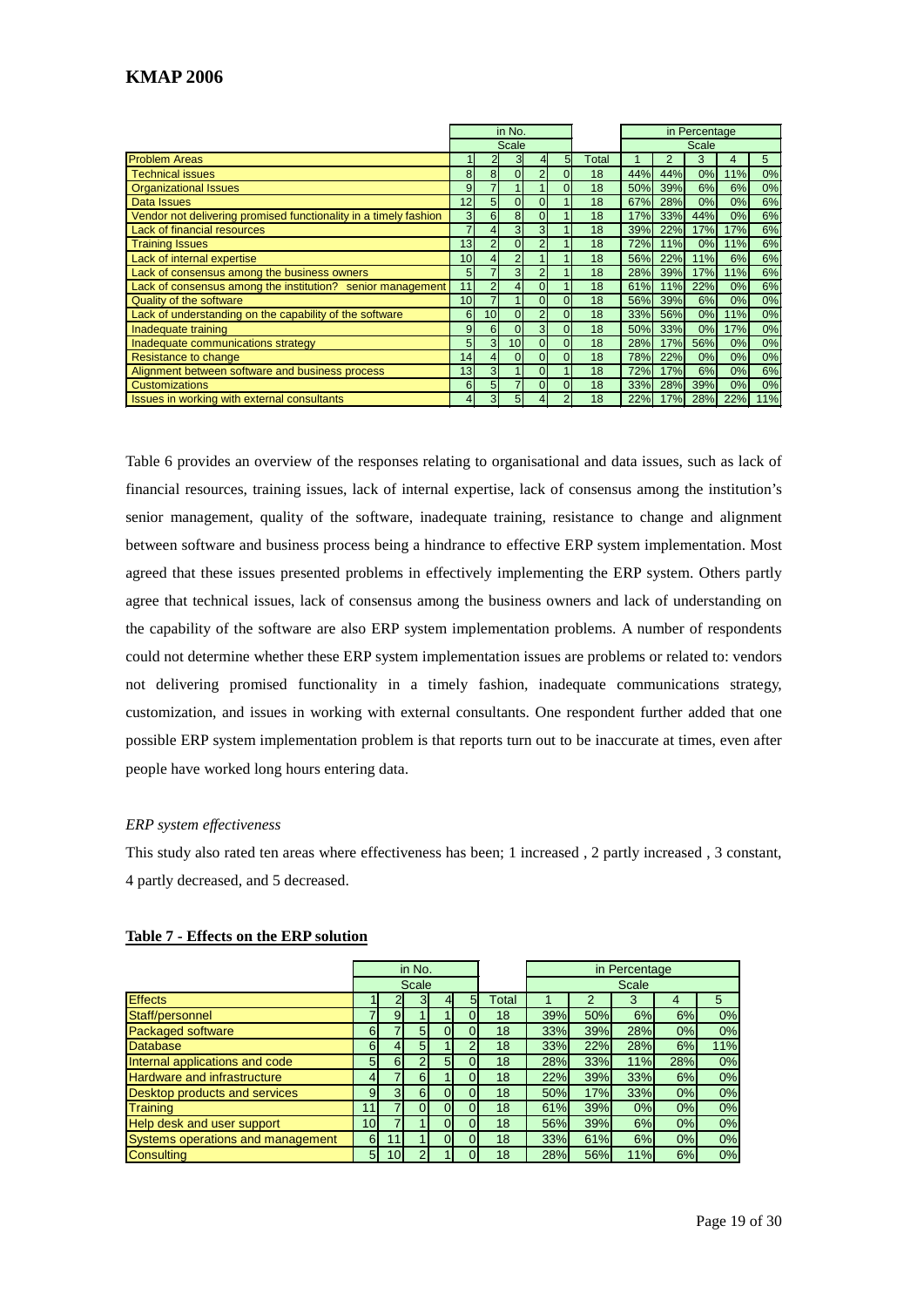Table 7 indicates that staff or personnel effectiveness in using ERP systems has partly increased. The same result was found for packaged software use, internal applications and code, hardware and infrastructure, systems operations and management and consulting. The organisation's database, desktop products and services, training as well as help desk and user support, were found to have a stronger increased effectiveness through using the ERP system. However two respondents commented that the ERP system led to total administration costs increasing due to license fees, hardware, training and implementation and organisations spend more time in managing data in using the ERP system.

#### *Impact of the ERP system implementation on the organisation's productivity*

The implementation of the ERP system did not appear to have a consistent positive impact on the organisation. Some respondents reported positively while others indicated several disadvantages. Updated financial information is provided on-line by the ERP system, so a broader base of information is quickly made available to people who may need it. Reporting, planning and decision-making is made easy because needed information is immediately updated. Also, better communication is established among departments. Transparency in the organisation is improved and work is undertaken more efficiently. Working procedures and processes can be redesigned to fit organisational needs. However, some respondents reported that the ERP system implementation resulted in on-site increased workload levels. They is also reported increased data entry as well as data verification workload. One respondent stated that the support software always had errors and therefore significantly impaired work process effectiveness with generated reports being useless to the organisation.

#### *Suggestions for incorporating other ERP system applications*

Some respondents suggested that, ERP applications should include export and import of data from one software package to another as well as the inclusion of a data search function. Data analysis could include costs estimation to be performed using the system as well as stock control and planning and tracking procurement flow. They also suggested that a centralized database should also be provided.

#### **Discussion and Conclusions**

#### *Discussion of The ERP System Objectives*

According to (Davenport and Prusak, 1998) KM involves creating, sharing, disseminating, and utilizing knowledge data within organisation. The survey results indicate that a majority of the respondents identify that the ERP system can effectively and accurately manage cost data in real time to allow people to engage in improved project cost control planning and decision making and storage and retrieval of information used for interpreting past actions. Thus the ERP system facilitates better knowledge management. Although the ERP system implementation does not appear to have a positive impact to the organisations all the time, respondents are able to equate their perceptions of their expectations of what the ERP solution should offer with their own experience of how the ERP system improves control and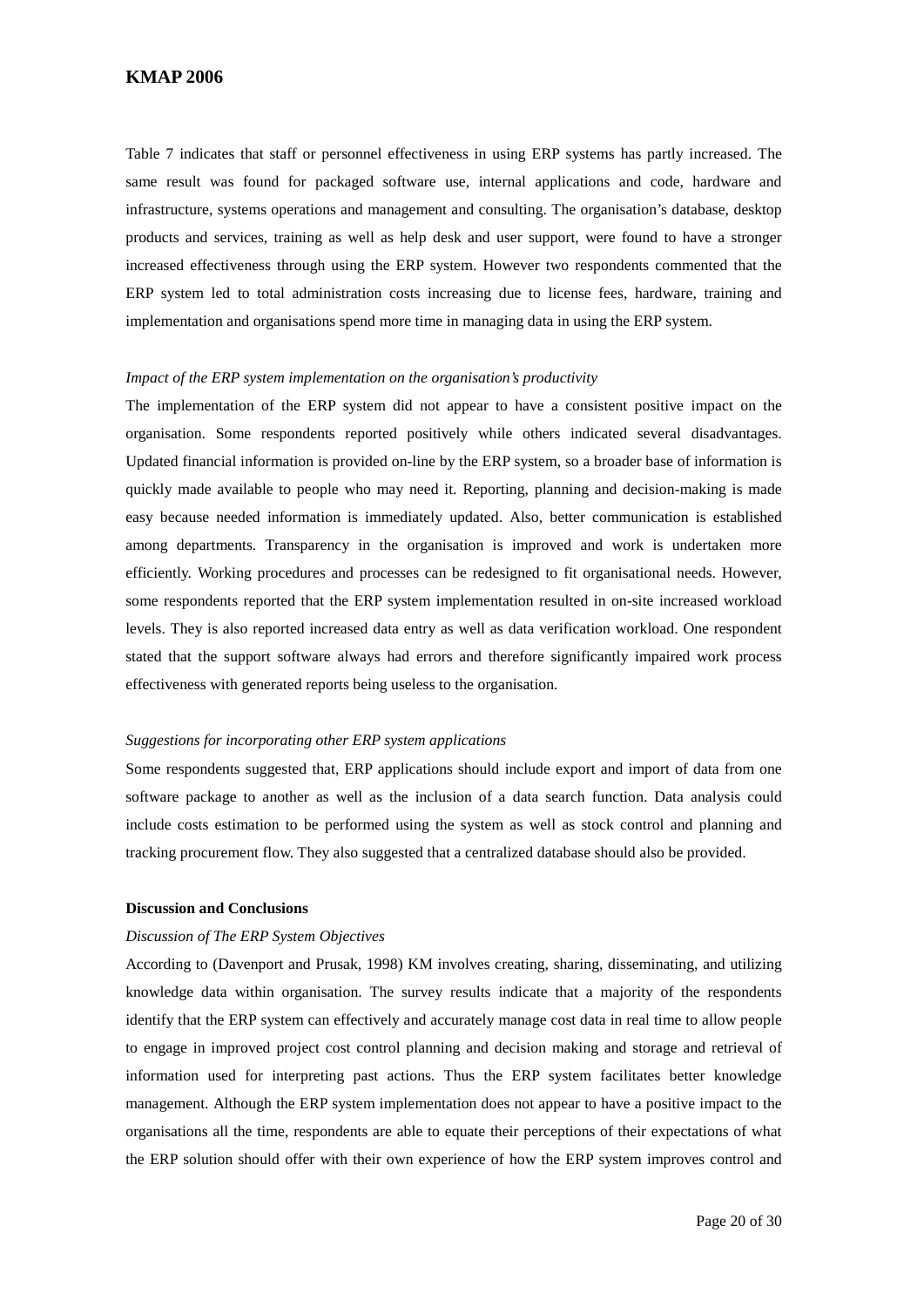management of vast data bases of information that can be used to generate knowledge.

The intention of using the ERP system is to streamline and standardise procedures, to reduce duplication in administration costs, to facilitate better decision making through better information flows and to improve cost reporting and estimating (Al-Mashari *et al.*, 2003). From the literature review, there has been widespread acceptance that ICT is a key enabler of KM that enhances a firm's potential for gaining competitive advantage (Peansupap, 2004; Walker, 2005; Maqsood, 2006). As for those factors considered in the ERP implementation, the majority of respondents rate efficiency as the most critical factor and see providing better management tools as very important. These are in line with (Cleland, 1999) who argues that effective project cost management requires access to accurate, current, reliable data and information and is concerned with establishing processes to monitor and control budgets. According to (Walker, 2005), when KM is supported by an effective ICT infrastructure, it can facilitate competitive advantage. This argument is compatible with the perception expressed by respondents that the ERP system can increase the organisation's competitiveness.

An ERP system can ease access and extract information through a common platform within the organisation. However, there is a need to create, maintain and manage a relationship with users to ensure that these ERP systems successfully deliver their promised goals (Akkermans *et al.*, 2003; Al-Mashari *et al.*, 2003; Zhang *et al.*, 2005). Most survey respondents agreed that communications performance was excellent after the ERP system was implemented. However, one-third of the respondents were dissatisfied with the performance of external consultants supporting the system. The majority of respondents agree that training and resistance to change are very important issues that external consultants could not significantly assist with resolving. People are best at transferring and reframing ERP system knowledge through personal interaction in groups that share trust and passion and are willing to volunteer this knowledge to each other. This is where communities of practice (COPs) can help people share knowledge and skills and help sustain its members through their obligation to exchange knowledge and provide access to shared insights about their work practice (Wenger *et al.*, 2002).

Other problems identified by the pilot survey relate to data issues and alignment between software and business process, which are in turn related to software quality. Respondents also expressed concern about the help desk and user support, desktop products and services and training, and its impact upon effective use of the ERP system. This is a stakeholder expectation management matter because of the need to create, maintain and manage a relationship with those people and groups with a stake to ensure the successful implementation of ERP system (Akkermans *et al.*, 2003; Al-Mashari *et al.*, 2003; Zhang *et al.*, 2005). This raises KM issues about the way that this ICT tool was deployed in the department studied and the pilot results indicate issues consistent with that raised by a recent study (Peansupap, 2004; Peansupap and Walker, 2005).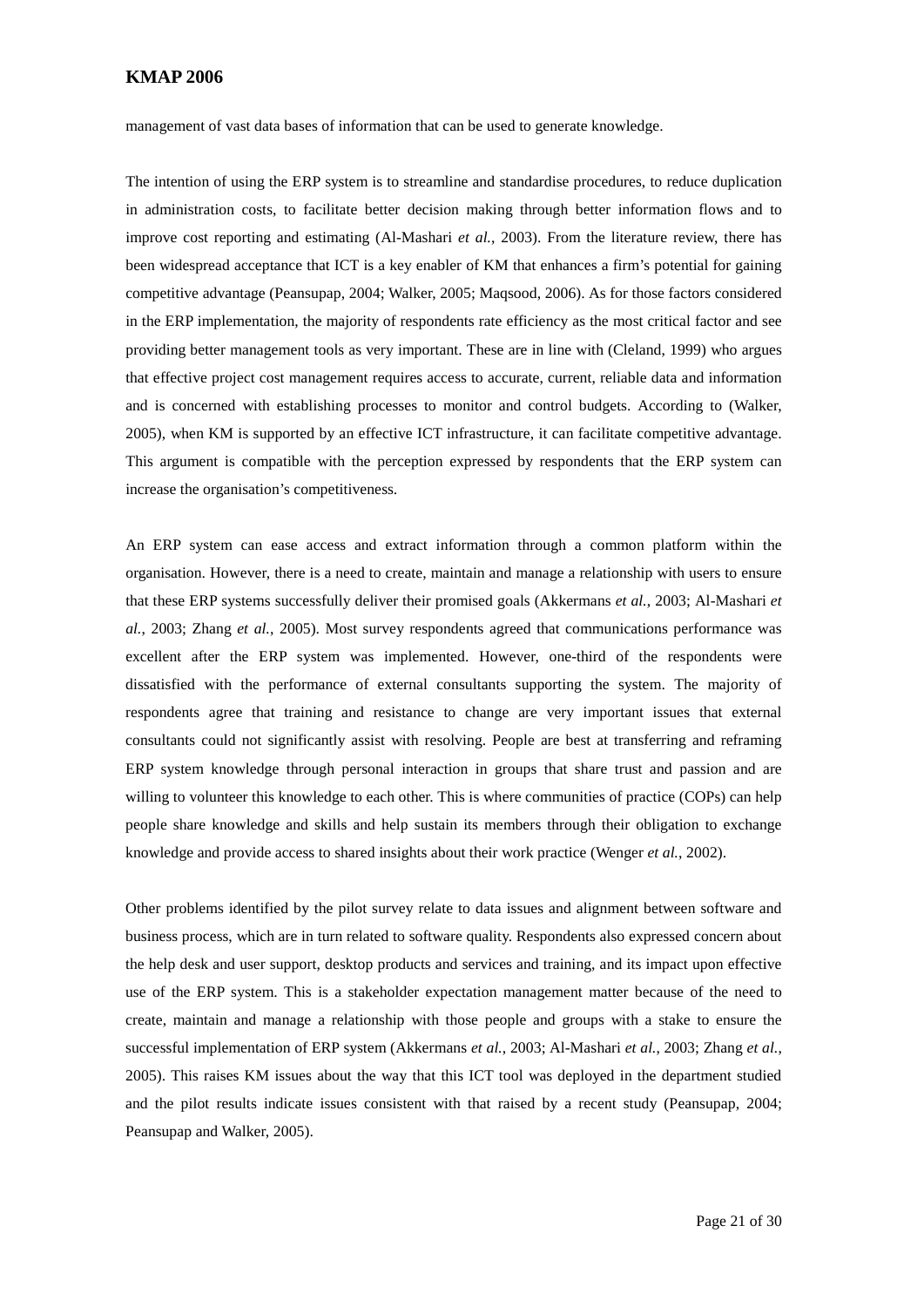Finally, some respondents suggest that further applications of the ERP system should be implemented, e.g. exporting and importing data amongst different software; data analysing for estimation; stock controlling etc. This provides an encouraging and positive sign that people see the ERP system as a useful tool for sharing, disseminating, and utilizing data that can generate knowledge to facilitate sustainable competitive advantage.

#### *Assessing the CMM of the Organisation*

[Table 1](#page-6-1) in the literature review section, offers a CMM model to categorise an organisation's maturity level of the ICT enabling infrastructure that can support a K-Adv. Five levels are described below:

- Level 5: being inactive and only barely aware of a given aspect only;
- Level 4: being pre-active in terms of initiating plans for becoming active;
- Level 3: being active in adopting the particular elements;
- Level 2: being pro-active in accepting and adopting the approach, and then adapting it to suit the context and circumstances;
- Level 1: being embedded with the adaptation having become routine and infused as the natural way of doing things.

The organisation studied has actively invested significant resources for the ERP system implementation. The results of the survey indicates that many respondents in the organisation believe that the ERP system is capable of managing cost data and is able to match participant's perceptions of what the ERP system delivers—their expectations are for the system to improve, cost control and data management and the organisation considers efficiency as its most critical objective and feels that the ERP system can increase the organisation's competitiveness.

Evidence from the organisation's internal communication indicates that it believes that communication performance is excellent post ERP system implementation, and that training issues and resistance to change are very important issues yet to be fully resolved. Therefore, the organisation has actively engaged external consultants to provide staff training. The organisation understands the importance of effective help desk and user support, desktop products and services and training to effectively deploy the ERP system and has endeavoured to deliver this assistance. Adequate resources and feedback, on-line help, network support and training are however, reactively provided. Some respondents suggest applying further organisational business functions to the ERP system and this demonstrates that the organisation is actively promoting the ERP system as a tool to facilitate sustainable competitive advantage through improved information management leading to KM activities.

In comparing the survey results to different capability maturity levels for deploying the ERP system, the evidence indicates that the organisation has met the maturity Level 3. Table 1 states this level is characterised by "*almost adequate resources and feedback; well-resourced web and on-line help; passive*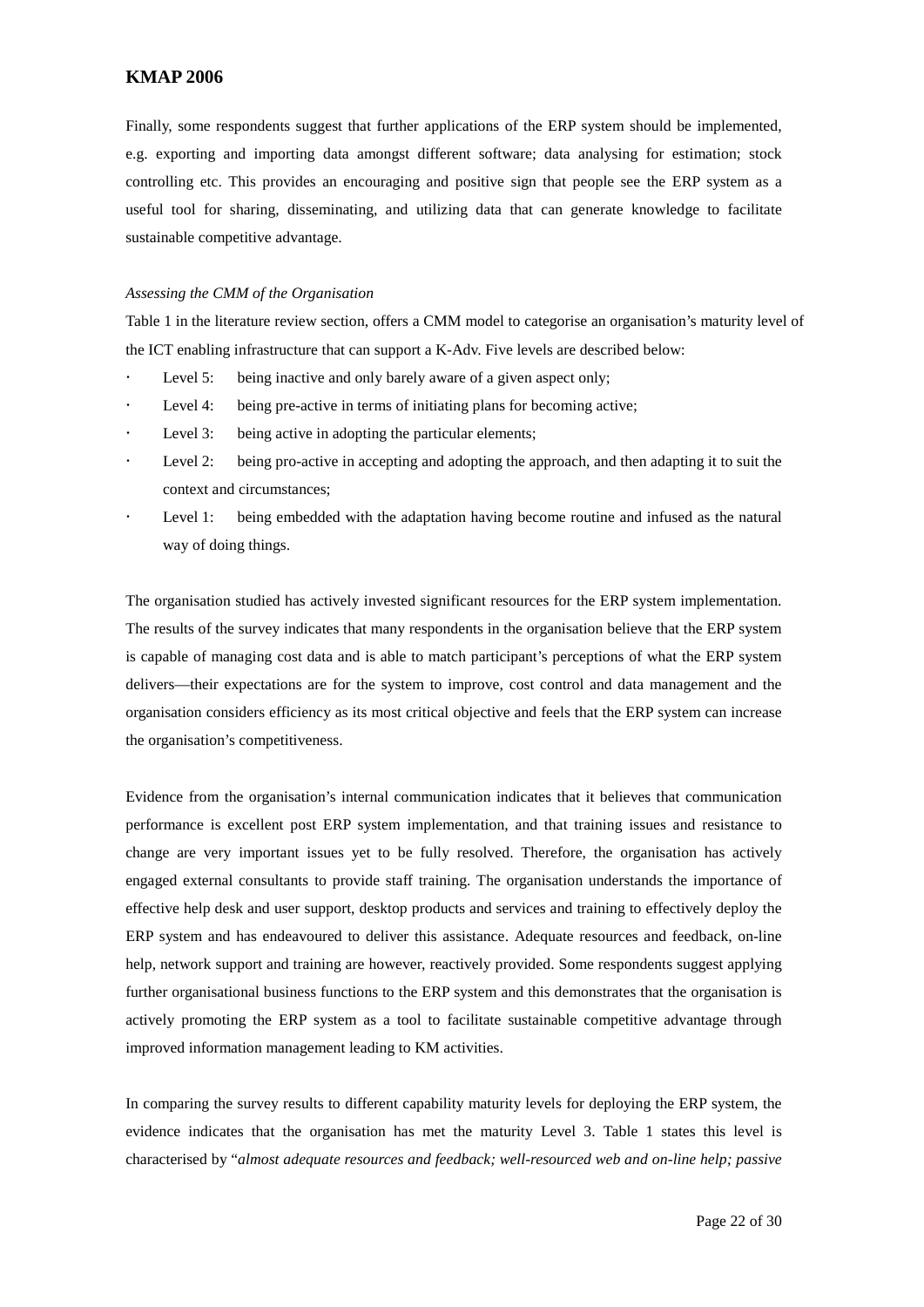*encouragement to CoPs; network support and training reactively driven by the BU needs; planned, not necessarily current retrieval system; structured access to archives*". However, this is not enough for a market leader to be confident that it can retain its competitive position. The goal ahead should be to have a pro-active interaction and approach to technology, (characterised in Table 1 as including full tracking of security, and flexible and seamless access to archival systems). As far as the existing ERP system is concerned, it should be synchronised with other business functions e.g. integration with the supply chain system. To do this, the wider supply chain stakeholder's needs must be first identified. This would facilitate gap analysis to take place and from that, the organisation can develop a strategy to improve KM practices that will enhance its K-Adv across the organisation and its supply chain.

#### *Conclusions*

Good application of knowledge management (KM) puts the organisation into a potentially winning position. ICT tools can assist to manage information and knowledge data. An ERP system is a specific software tool used for cost management to help construction contractors better manages their cost data and to make improved cost management decisions. In terms of KM issues two aspects need to be addressed.

First, an ERP tool that is effectively deployed provides not only valuable information processing capability to better control costs but it can also help identify ways to be more effective in dealing with its supply chain partners as well as improve its internal cost management reporting and decision making. The pilot study results, based upon the experience of a leading construction company using an ERP system, demonstrates the potential effectiveness of an ERP system from a cost management business unit's perspective.

Second, in order to deploy the ERP system, this innovation must be effectively diffused. This ICT diffusion process at the ERP implementation stage itself involves a KM process. A CMM tool was used to indicates the level of effectiveness that this ICT innovation is being deployed at. The case study appears to be at a Level 3 (active adoption). Adequate resources and feedback; on-line help; help desk and user support and training have been provided by the organisation. In addition, the organisation believes that the ERP is capable of managing cost data and identify efficiency is their most critical factor to increase organisation's competitiveness. However, the capability of ERP seems to be under-utilized. The study also indicates that participants would prefer to operate at a high level. The CMM tool presented allows gap analysis to indicate what this high level of maturity might look like. The next step in the broader study that has yet to be undertaken, involves in-depth analysis through a SSM study to identify actions that can be implemented and evaluated.

Finally, in terms of the doctoral research project being undertaken by one of the authors, results from this pilot study is not generalized, it is nevertheless useful to provide valuable insights into the messy and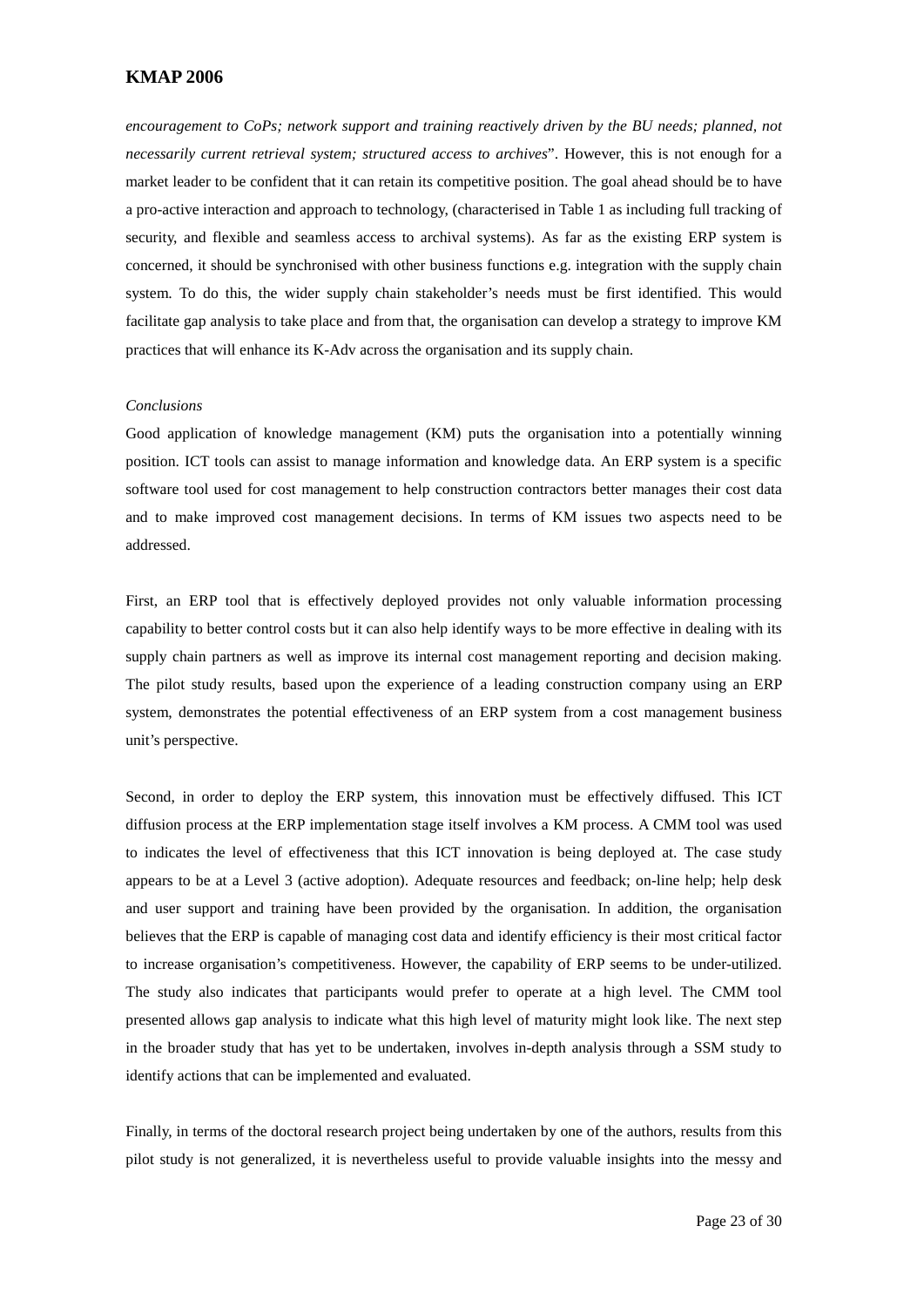complex people's personal experience trying to make use of this ERP system effectively. These insights will be more richly explored in the next research phase which will involve a SSM study being undertaken to unearth paradoxes and hidden problems and to identify how the KM process of diffusion and adoption of this innovation can be better deployed.

#### **References**

- Akkermans, H. A., Bogerd, P., Yucesan, E. and van Wassenhove, L. N. (2003). "The impact of ERP on supply chain management: Exploratory findings from a European Delphi study." *European Journal of Operational Research*. **146** (2): 284-301.
- Al-Mashari, M., Al-Mudimigh, A. and Zairi, M. (2003). "Enterprise resource planning: A taxonomy of critical factors." *European Journal of Operational Research*. **146** (2): 352-364.
- Bourne, L. and Walker, D. H. T. (2005). "Visualising and Mapping Stakeholder Influence." *Management Decision*. **43** (5): 649-660.
- Checkland, P. (1999). *Systems Thinking, Systems Practice*.Chichester, UK John Wiley & Sons Ltd.
- Cleland, D. I. (1999). *Project Management Strategic Design and Implementation*.3rd.Singapore McGraw-Hill, Singapore.
- Coghlan, D. (2001). "Insider Action Research Projects: Implications for Practicing Managers." *Management Learning*. **32** (1): 49-60.
- Coghlan, D. and Brannick, T. (2005). *Doing Action Research in Your Own Organization*.Second.London Sage Footprint.
- Cohen, W. M. and Levinthal, D. (1990). "Absorptive Capacity: A New Perspective on Learning and Innovation." *Administrative Science Quarterly*. **35** (1): 128-152.
- Davenport, T. H. and Prusak, L. (1998). *Working Knowledge: How Organizations Manage What They Know*.Boston, Mass Harvard Business School Press.
- Eisenhardt, K. M. (1989). "Building Theory from Case Study Research." *Academy of Management Review*. **14** (4): 488-511.
- Glesne, C. and Peshkin, A. (1992). *An Introduction: Becoming Qualitative Researchers*.New York Longman.
- Hansen, M. T., Nohria, N. and Tierney, T. (1999). "What's Your Strategy for Managing Knowledge?" *Harvard Business Review*. **77** (2): 106-116.
- Hughes, W. (2006). Contract Management. *Commercial Management of Projects Defining the Discipline*. Leiringer D. L. R. Abingdon, Oxon, Blackwell Publishing**:** 344-355.
- Jewell, M. and Walker, D. H. T. (2005). Community of Practice Perspective Software Management Tools: A UK Construction Company Case Study. *Knowledge Management in the Construction Industry: A Socio-Technical Perspective*. Kazi A. S. Hershey, PA, Idea Group Publishing**:** 111-127.
- Maqsood, T. (2006). An investigation into the role of knowledge management in supporting innovation for construction projects. PhD, *School of Business Information Technology*. Melbourne, RMIT University**.**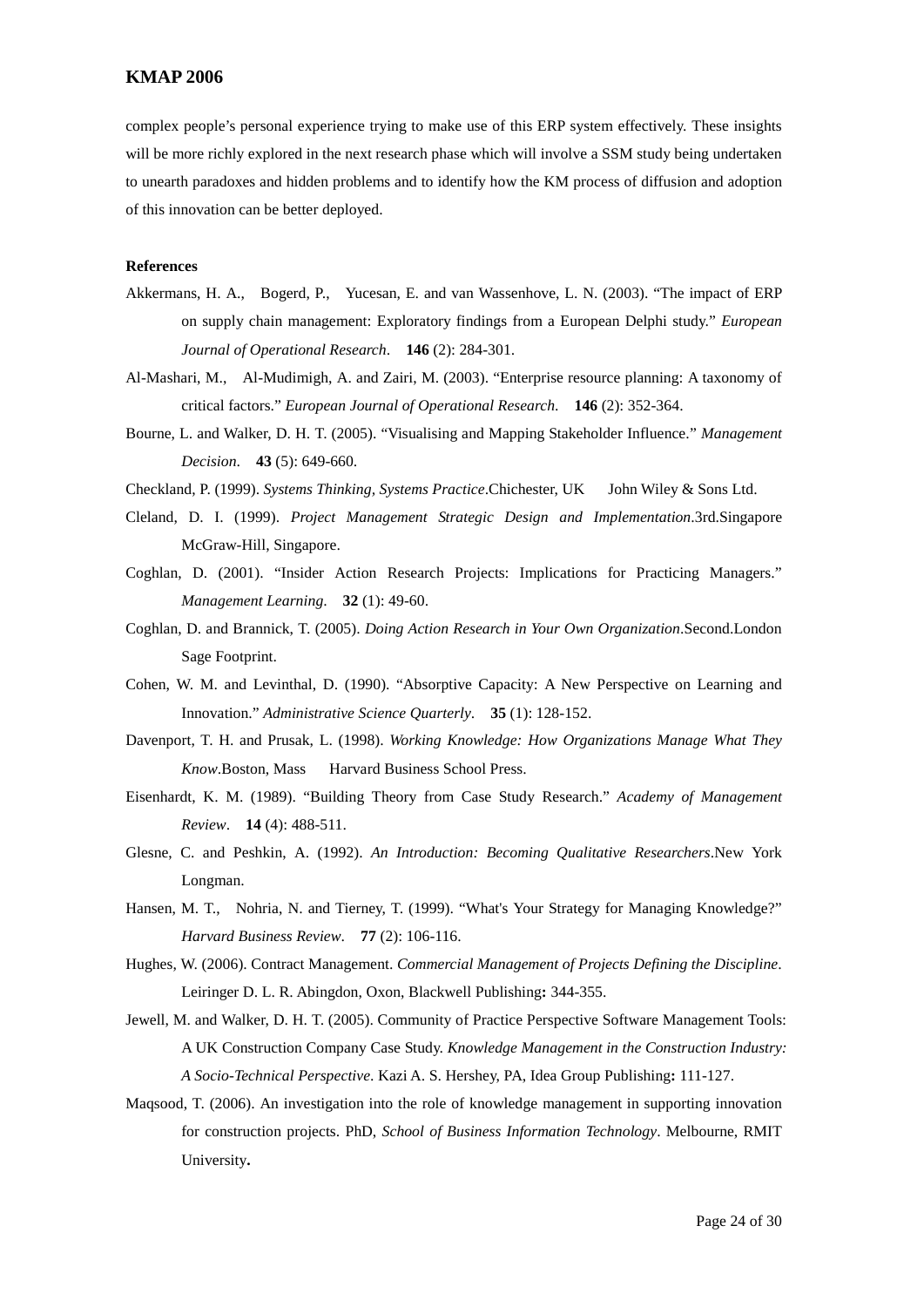- Maqsood, T., Finegan, A. and Walker, D. H. T. (2006). "Applying project histories and project learning through knowledge management in an Australian construction company." *The Learning Organization*. **13** (1): 80-95.
- Mathur, K., Betts, M. P. and Kwok, W. T., Eds. (1993). *Management of Information Technology for Construction*. Series Management of Information Technology for Construction. London, World Scientific Publishing Co. Pte. Ltd.
- Mowery, D., Oxely, J. E. and Silverman, B. S. (1996). "Strategic alliances and interfirm knowledge transfer." *Strategic Management Journal*. **17** (Winter special Issue): 77-91.
- Peansupap, V. (2004). An Exploratory Approach to the Diffusion of ICT Innovation a Project Environment. PhD, *School of Property, Construction and Project Management*. Melbourne, RMIT University**.**
- Peansupap, V. and Walker, D. H. T. (2005). "Factors Affecting ICT Diffusion: A Case Study of Three Large Australian Construction Contractors." *Engineering Construction and Architectural Management*. **12** (1): 21-37.
- Prusak, L. (1996). "The knowledge advantage." *Strategy & Leadership*. **24** (2): 6-8.
- Scheepers, R., Venkitachalam, K. and Gibbs, M. R. (2004). "Knowledge Strategy in Organizations: Refining the Model of Hansen, Nohria and Tierney." *Journal of Strategic Information Systems*. **13** (3).
- Smith, J. (1998). *Building cost planning for the design team*.Geelong, Vic. Deakin University Press.
- Smith, J. and Love, P. (2000). *Building cost planning in action*.Geelong, Vic. Deakin University Press.
- Smith, P. (2001). "Action Learning and Reflective Practice in Project Environments that are Related to Leadership Development." *Management Learning*. **32** (1): 31-48.
- Smith, P. A. C. and O'Neal, J. (2003). "A Review of Action Learning Literature 1994-2000: Part 1 Bibliography and Comments." *Journal of Workplace Learning*. **15** (2): 63-69.
- Songer, A. D., Hays, B. and North, C. (2004). "Multidimensional Visualization of Project Control Data." *Journal of Construction Innovation*. **4** (3): 173-190.
- Sun, T. and Clavell, J. (1983). *Art of war*.New York Delacorte.
- Walker, D. H. T. (2005). *Having a Knowledge Competitive Advantage (K-Adv) A Social Capital Perspective*. Information and Knowledge Management in a Global Economy CIB W102, Lisbon, 19-20 May, Franciso L Ribeiro P. D. E. L., Colin H. Davidson, Charles O. Egbu, Branka Dimitrijevic, DECivil, **1:** 13-31.
- Walker, D. H. T., Finegan, A. and Maqsood, T. (2003). *Using a Soft Systems Methodology Approach to Knowledge Elicitation - An Australian Case Study ',*. Proceedings of CIB W55, W65 and W107 - Knowledge Construction Conference, Singapore,, October 22-24, Ling G. O. F. Y. Y., National University of Singapore, **1:** 209-220.
- Walker, D. H. T., Maqsood, T. and Finegan, A. (2005). The Culture of The Knowledge Advantage (K-Adv)-An Holistic Strategic Approach to the Management of Knowledge. *Knowledge Management in the Construction Industry: A Socio-Technical Perspective*. Kazi A. S. Hershey,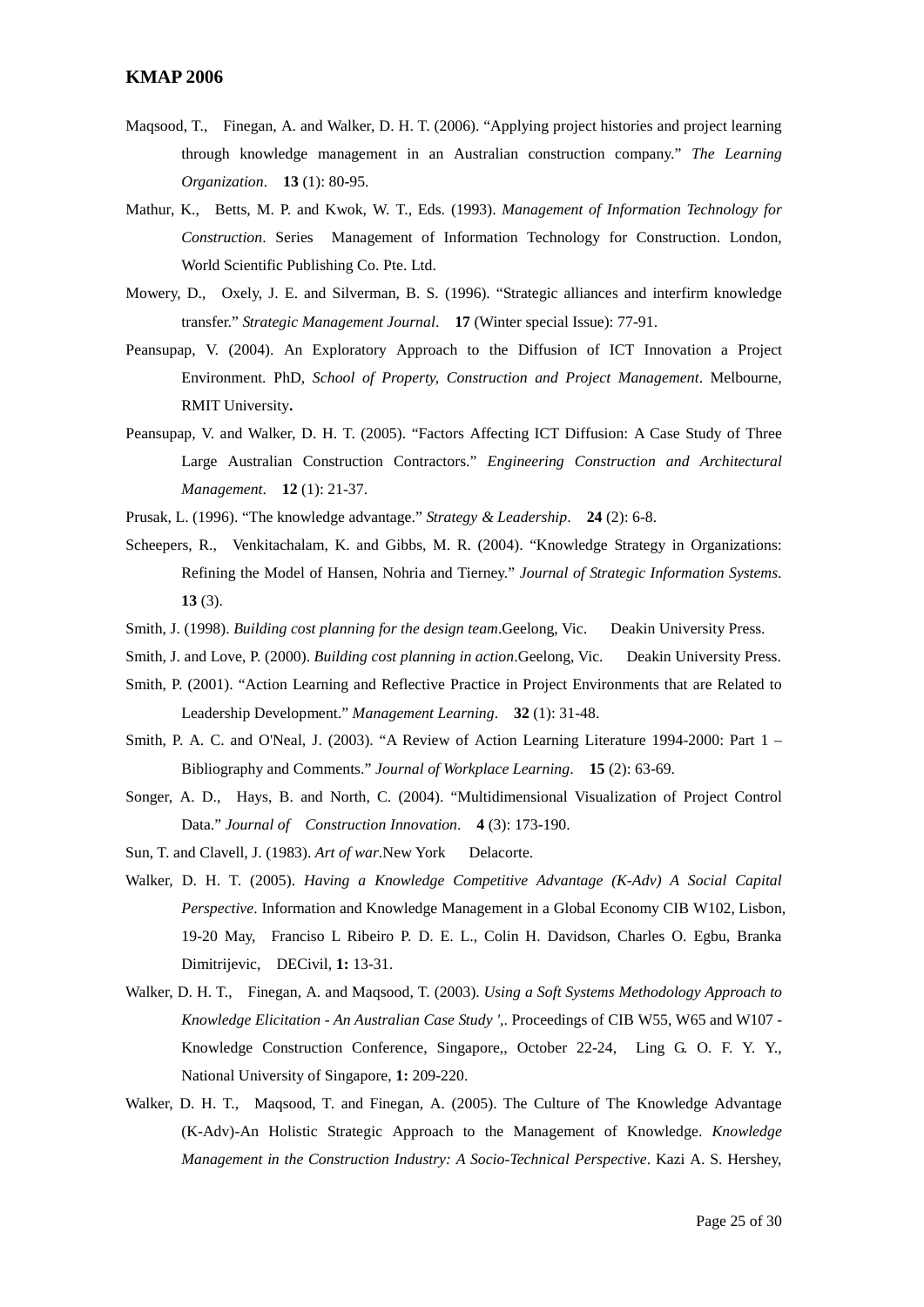PA, Idea Group Publishing**:** 223-248.

Walker, D. H. T., Wilson, A. J. and Srikanathan, G. (2004). *The Knowledge Advantage (K-Adv) For Unleashing Creativity & Innovation in the Construction Industry*.Brisbane CRC in Construction Innovation

[http://www.construction-innovation.info/images/pdfs/2001-004-A\\_Industry\\_Booklet.pdf.](http://www.construction-innovation.info/images/pdfs/2001-004-A_Industry_Booklet.pdf)

- Wenger, E. C., McDermott, R. and Snyder, W. M. (2002). *Cultivating Communities of Practice*.Boston Harvard Business School Press.
- Zack, M. H. (1999). "Developing a Knowledge Strategy." *California Management Review*. **41** (3): 125-145.
- Zhang, Z., Lee, M. K. O., Huang, P., Zhang, L. and Huang, X. (2005). "A framework of ERP systems implementation success in China: An empirical study." *International Journal of Production Economics*. **98** (1): 56-80.
- Zuber-Skerritt, O. (2002). "A Model for Designing Action Learning and Action Research Programs." *The Learning Organization*. **9** (4): 171-179.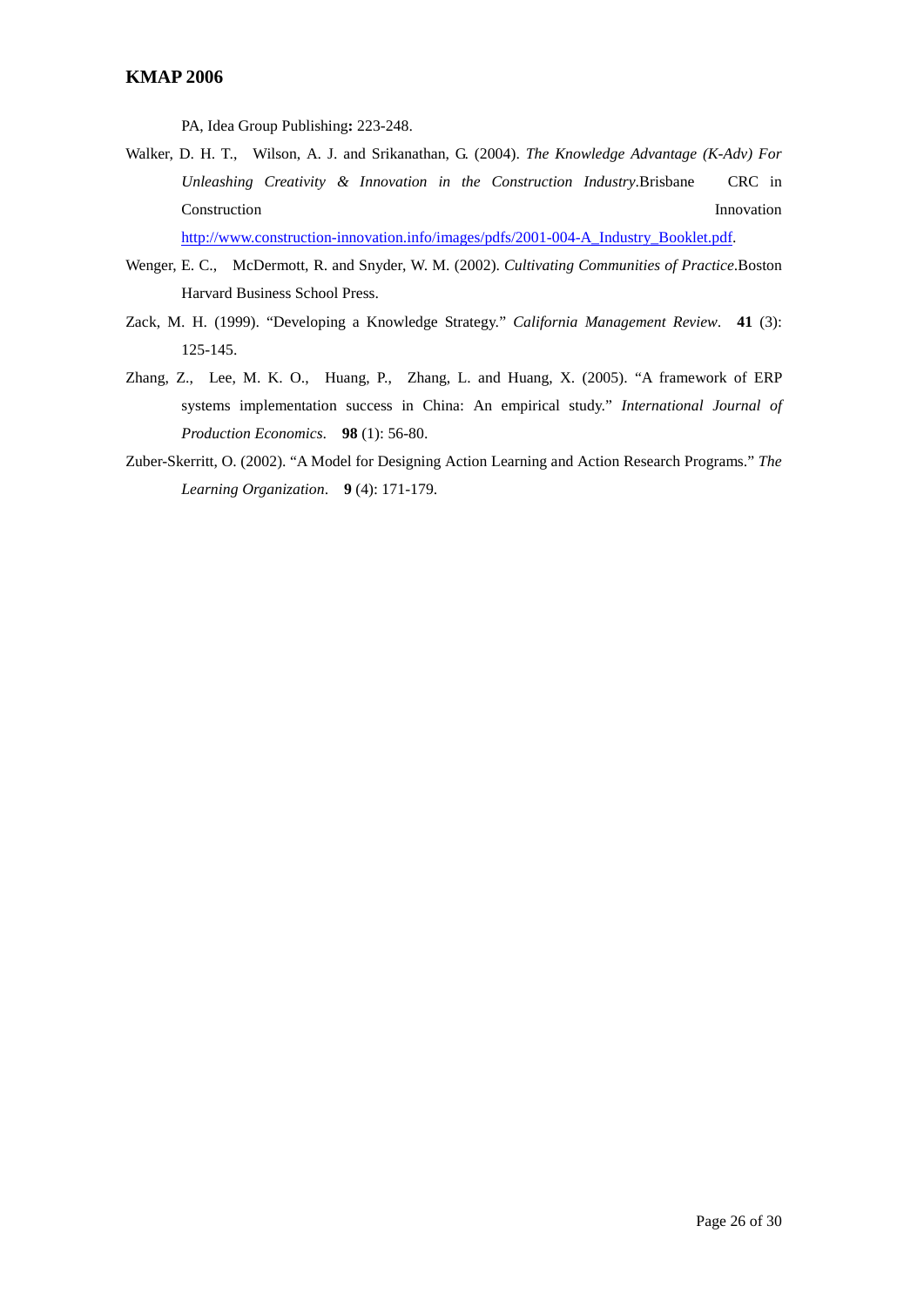Appendix 1 – The Survey Instrument

**OBJECTIVE:** The study aim is to determine the Enterprise Resource Planning (ERP) high level expectation and outcome for costing control function.

\_\_\_\_\_\_\_\_\_\_\_\_\_\_\_\_\_\_\_\_\_\_\_\_\_\_\_\_\_\_\_\_\_\_\_\_\_\_\_\_\_\_\_\_\_\_\_\_\_\_\_\_\_\_\_\_\_\_\_\_\_\_\_\_\_\_\_\_\_\_\_\_\_\_\_\_\_\_\_\_\_\_\_\_

# **A. ERP Solution:**

A1. What are your perceptions on the ERP solution for costing control function?

| A2.              | What are your expectations on the ERP solution for costing control function? |
|------------------|------------------------------------------------------------------------------|
|                  |                                                                              |
|                  |                                                                              |
|                  |                                                                              |
|                  |                                                                              |
|                  |                                                                              |
|                  |                                                                              |
| <b>B.</b>        | <b>Factors Considered in Implementing the ERP:</b>                           |
|                  | Rate according to importance (1=Important, 2=Not important, 3= Not relevant) |
|                  |                                                                              |
| B1.              | Modernize the IT environment                                                 |
| B <sub>2</sub> . | Replace obsolete systems                                                     |
| <b>B</b> 3.      | Efficiency (reduces cost, improve speed of process) $\Box$                   |
| <b>B</b> 4.      | Provide better management tools in decision-making and planning $\Box$       |
| <b>B5.</b>       | Increase customer satisfaction                                               |

\_\_\_\_\_\_\_\_\_\_\_\_\_\_\_\_\_\_\_\_\_\_\_\_\_\_\_\_\_\_\_\_\_\_\_\_\_\_\_\_\_\_\_\_\_\_\_\_\_\_\_\_\_\_\_\_\_\_\_\_\_\_\_\_\_\_\_\_\_\_\_\_\_\_\_\_\_\_\_\_\_\_\_\_ \_\_\_\_\_\_\_\_\_\_\_\_\_\_\_\_\_\_\_\_\_\_\_\_\_\_\_\_\_\_\_\_\_\_\_\_\_\_\_\_\_\_\_\_\_\_\_\_\_\_\_\_\_\_\_\_\_\_\_\_\_\_\_\_\_\_\_\_\_\_\_\_\_\_\_\_\_\_\_\_\_\_\_\_

B6. Increase organisation's competitiveness  $\Box$ 

\_\_\_\_\_\_\_\_\_\_\_\_\_\_\_\_\_\_\_\_\_\_\_\_\_\_\_\_\_\_\_\_\_\_\_\_\_\_\_

B7. Others, please specify: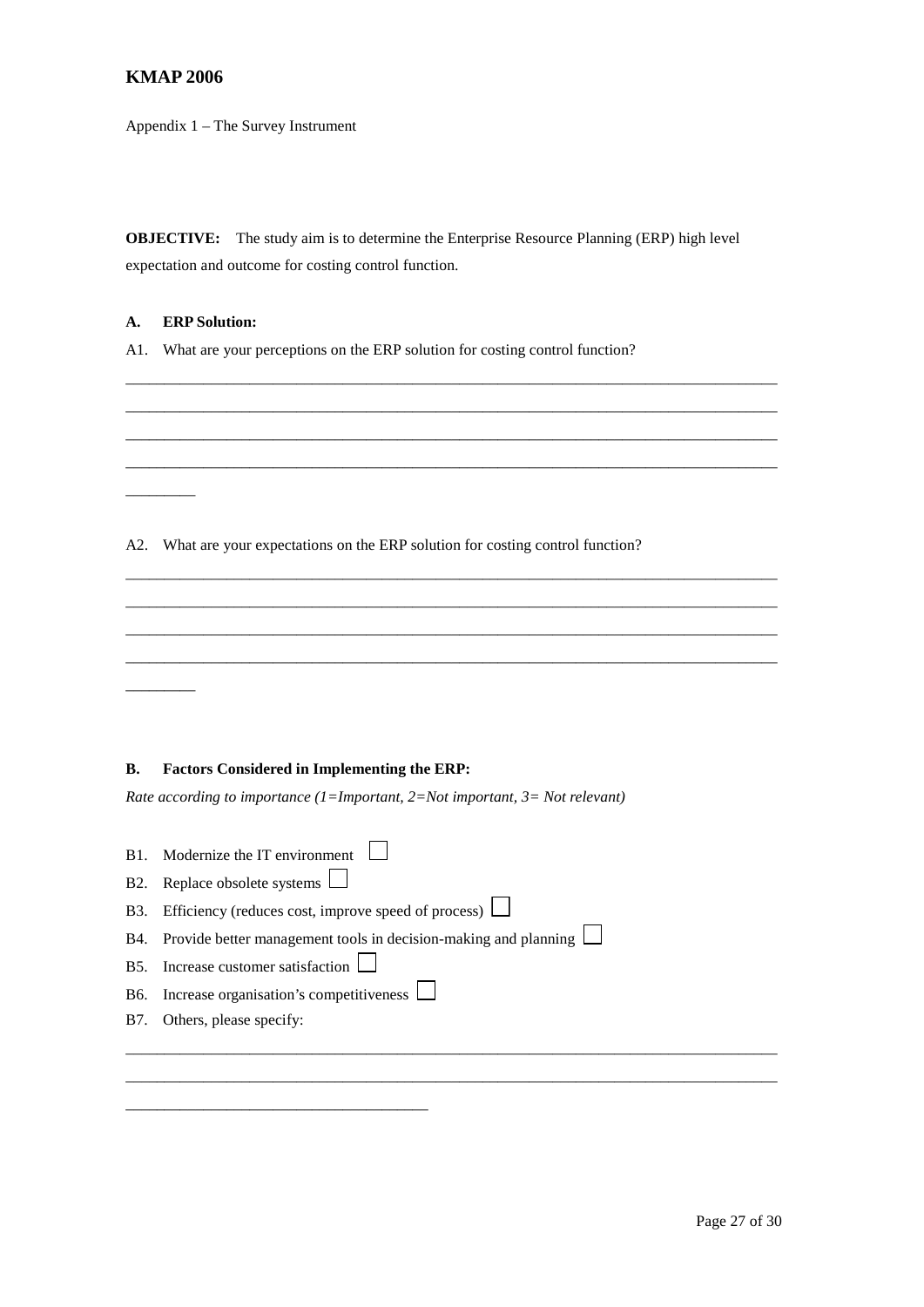# **C. Areas of ERP Implementation:**

*Rate according to performance (1 =Satisfactory, 2 =Not Satisfactory, 3 =Cannot Determine)*

| C1.              | Software Package               |
|------------------|--------------------------------|
| C <sub>2</sub>   | <b>External Consultants</b>    |
| C3.              | Project Governance             |
| C4.              | <b>Internal Team Structure</b> |
| C5.              | Project Budget                 |
| C <sub>6</sub> . | <b>Training Process</b>        |
| C7.              | Project Schedule               |
| C8.              | Technology Infrastructure      |
| C9.              | Project Scope                  |
|                  | C10. Process Redesign          |
|                  | C11. Project Management        |
|                  | C12. Software Customization    |
|                  | C13. Communications            |
|                  | C14. Others, please specify:   |
|                  |                                |
|                  |                                |

**D. Have the organisation hire a consultant/trainer on the ERP implementation?**  $\Box$  Yes $\Box$  No

**E. What are your opinions about the reasons for hiring or not hiring consultants/trainers of the ERP?**

\_\_\_\_\_\_\_\_\_\_\_\_\_\_\_\_\_\_\_\_\_\_\_\_\_\_\_\_\_\_\_\_\_\_\_\_\_\_\_\_\_\_\_\_\_\_\_\_\_\_\_\_\_\_\_\_\_\_\_\_\_\_\_\_\_\_\_\_\_\_\_\_\_\_\_\_\_\_\_\_\_\_\_\_ \_\_\_\_\_\_\_\_\_\_\_\_\_\_\_\_\_\_\_\_\_\_\_\_\_\_\_\_\_\_\_\_\_\_\_\_\_\_\_\_\_\_\_\_\_\_\_\_\_\_\_\_\_\_\_\_\_\_\_\_\_\_\_\_\_\_\_\_\_\_\_\_\_\_\_\_\_\_\_\_\_\_\_\_ \_\_\_\_\_\_\_\_\_\_\_\_\_\_\_\_\_\_\_\_\_\_\_\_\_\_\_\_\_\_\_\_\_\_\_\_\_\_\_\_\_\_\_\_\_\_\_\_\_\_\_\_\_\_\_\_\_\_\_\_\_\_\_\_\_\_\_\_\_\_\_\_\_\_\_\_\_\_\_\_\_\_\_\_ \_\_\_\_\_\_\_\_\_\_\_\_\_\_\_\_\_\_\_\_\_\_\_\_\_\_\_\_\_\_\_\_\_\_\_\_\_\_\_\_\_\_\_\_\_\_\_\_\_\_\_\_\_\_\_\_\_\_\_\_\_\_\_\_\_\_\_\_\_\_\_\_\_\_\_\_\_\_\_\_\_\_\_\_

# **F. Problem Areas on ERP Implementation:**

 $\overline{\phantom{a}}$ 

\_\_\_\_\_\_\_\_\_\_\_\_\_\_\_\_\_\_\_\_\_\_\_\_\_\_\_\_\_\_\_\_\_\_\_\_\_\_\_

*Rate according to agreement (1=Agree, 2=Disagree, 3=Cannot Determine)*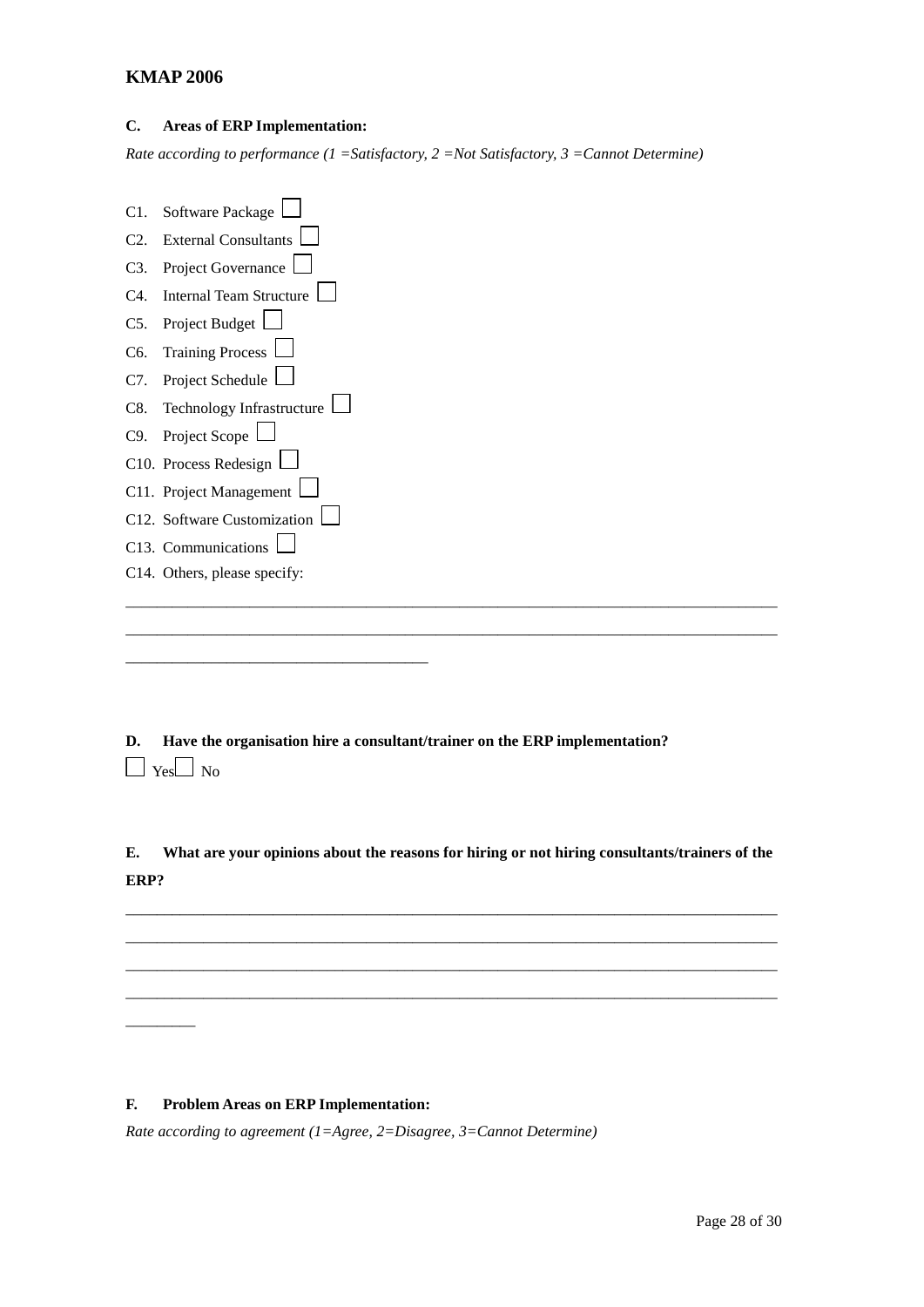| F1. | Technical issues (hardware/database issues, scalability, systems integration)   |
|-----|---------------------------------------------------------------------------------|
| F2. | Organizational Issues (governance issues, process redesign) $\Box$              |
| F3. | Data Issues (reconciling multiple data sources, ensuring data integrity) $\Box$ |
| F4. | Vendor not delivering promised functionality in a timely fashion                |
| F5. | Lack of financial resources                                                     |
| F6. | Training Issues $\Box$                                                          |
| F7. | Lack of internal expertise $\Box$                                               |
| F8. | Lack of consensus among the business owners L                                   |
| F9. | Lack of consensus among the institution's senior management $\Box$              |
|     | F10. Quality of the software                                                    |
|     | F11. Lack of understanding on the capability of the software l                  |
|     | F12. Inadequate training                                                        |
|     | F13. Inadequate communications strategy $\Box$                                  |
|     | F14. Resistance to change                                                       |
|     | F15. Alignment between software and business process $\Box$                     |
|     | F16. Customizations                                                             |
|     | F17. Issues in working with external consultants                                |
|     | F18. Others, please specify:                                                    |
|     |                                                                                 |

\_\_\_\_\_\_\_\_\_\_\_\_\_\_\_\_\_\_\_\_\_\_\_\_\_\_\_\_\_\_\_\_\_\_\_\_\_\_\_\_\_\_\_\_\_\_\_\_\_\_\_\_\_\_\_\_\_\_\_\_\_\_\_\_\_\_\_\_\_\_\_\_\_\_\_\_\_\_\_\_\_\_\_\_

\_\_\_\_\_\_\_\_\_\_\_\_\_\_\_\_\_\_\_\_\_\_\_\_\_\_\_\_\_\_\_\_\_\_\_\_\_\_\_\_\_\_\_\_\_\_\_\_\_\_\_\_\_\_\_\_\_\_\_\_\_\_\_\_\_\_\_\_\_\_\_\_\_\_\_\_\_\_\_\_\_\_\_\_

# **G. Effects of the ERP Solution**

\_\_\_\_\_\_\_\_\_\_\_\_\_\_\_\_\_\_\_\_\_\_\_\_\_\_\_\_\_\_\_\_\_\_\_\_\_\_\_

*Rate according to the degree of effect (1 = Increased, 2 = Decreased, 3 = Constant)*

| G1. Staff/personnel                               |
|---------------------------------------------------|
| G2. Packaged software (purchased products) $\Box$ |
| G3. Database                                      |
| G4. Internal applications and code $\Box$         |
| G5. Hardware and infrastructure                   |
| G6. Desktop products and services $\Box$          |
| G7. Training $\Box$                               |
| G8. Help desk and user support $\Box$             |
| G9. Systems operations and management $\Box$      |
| G10. Consulting                                   |
| G11. Others, please specify:                      |
|                                                   |